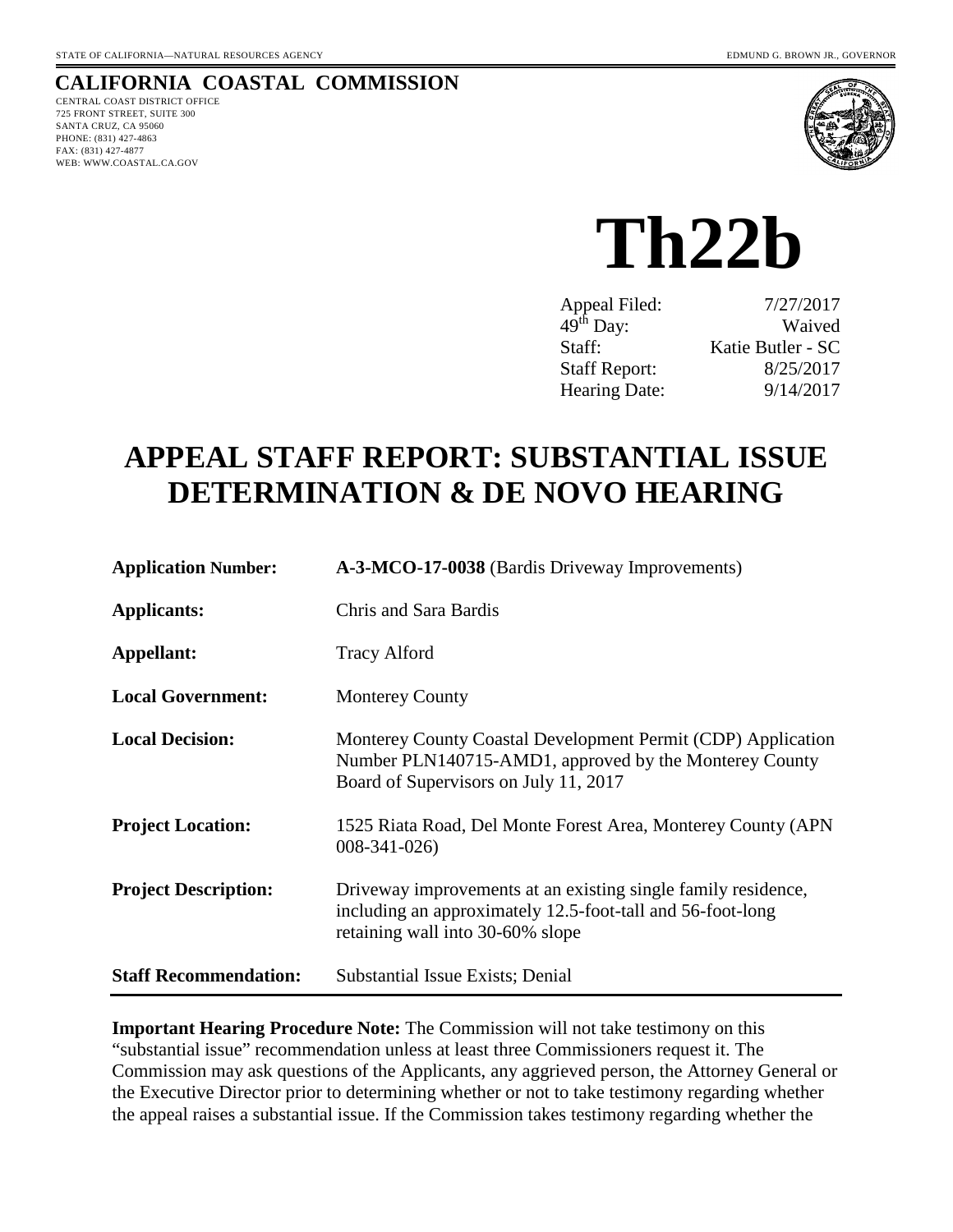appeal raises a substantial issue, testimony is generally (and at the discretion of the Chair) limited to three minutes total per side. Only the Applicants, persons who opposed the application before the local government (or their representatives), and the local government shall be qualified to testify during this phase of the hearing. Others may submit comments in writing. (*Id*.) If the Commission finds that the appeal raises a substantial issue, the de novo phase of the hearing will follow, unless it has been postponed, during which the Commission will take public testimony. (California Code of Regulations, Title 14, Sections 13115 and 13117.)

# **SUMMARY OF STAFF RECOMMENDATION**

Monterey County approved a coastal development permit (CDP) authorizing the construction of driveway improvements at 1525 Riata Road in the Del Monte Forest Area of Monterey County. The improvements include expansion of the motor court area including the potential construction of an approximately 12.5-foot-tall and 56-foot-long retaining wall to support the cut slope necessitated by the motor court expansion. This expansion would involve a 15- to 23-foot excavation into the adjacent hillslope on the east side of the motor court, equaling approximately 300 cubic yards of cut, as well as some incursion into the canyon on the north side of the motor court (actual cut amount were not specified in the County's approval).

The Appellant contends that the County-approved project is inconsistent with Monterey County Local Coastal Program (LCP) provisions related to the Pescadero Watershed. Specifically, the Appellant contends that the project is inconsistent with the LCP's requirement that new development minimize runoff and protect water quality, including the requirement in the Pescadero Watershed area that limits residential impervious surface coverage (i.e. structural and site improvements) to a maximum of 9,000 square feet. With respect to 30 percent slopes, the Appellant contends that the project is inconsistent with the LCP's prohibition against development on slopes of 30 percent or more unless there is no feasible alternative or if siting on 30 percent slopes better meets LCP objectives as a whole.

Regarding the first contention, the LCP limits residential impervious surface coverage to 9,000 square feet in order to protect the water quality of the Pescadero Watershed, which drains into Carmel Bay (a State-designated Area of Special Biological Significance (ASBS)). In its approval of this project, the County found that the project would reduce the total impervious coverage on the site to 11,493 square feet, stating that the revised driveway and motor court area would be constructed of pervious materials. However, it is unclear how this would be achieved, given that a 2013 County CDP approval already required this area to be converted to pervious pavers and the County does not provide a breakdown of how the further reduction would be accomplished. Furthermore, in its approval of a project that would still exceed the LCP's coverage limitation, the County did not make a new variance finding for the continued non-compliance with the LCP's maximum impervious coverage requirement, but instead relied on a previous 2013 variance approval for a different project. Furthermore, Commission staff finds that use of variances in this manner to permit properties which are already in exceedance of the LCP's impervious surface limitation, *upon redevelopment*, to continue to exceed the LCP's impervious surface limitation is inconsistent with the purpose of variance allowances under the LCP. Thus,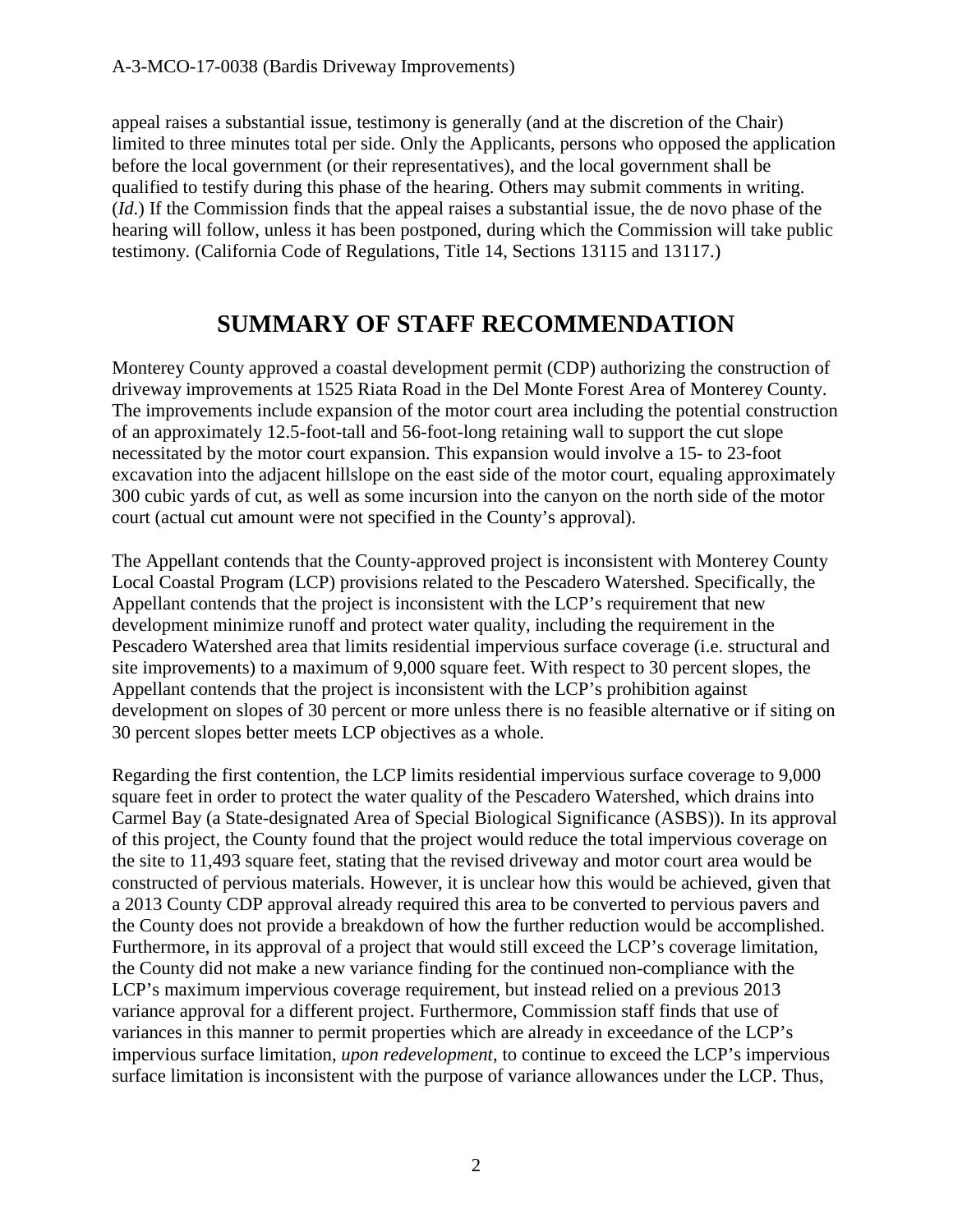the County-approved project is inconsistent with the LCP's requirement to limit total impervious coverage on a site in the Pescadero Watershed to 9,000 square feet.

With respect to the second contention, the CDP approval also allows for new development on 30 percent slopes, including approximately 300 cubic yards of cut and a potential 12.5-foot-tall and 56-foot-long retaining wall to support the cut slope (without the benefit of a geologic report), without providing factual support (and, as explicitly required by the LCP, "substantial evidence") for the project's necessity. Instead, the record is clear that the 2013 driveway configuration approval (i.e. the "no project alternative") is a feasible option that has already been approved by the County and the applicable fire agency in order to meet fire and public safety standards. In short, the County's findings are not supported by, or consistent with, LCP policies that seek to protect the Carmel Bay and Del Monte Forest from water quality degradation and unnecessary landform alteration, and the project must therefore be denied.

**Staff therefore recommends that the Commission find that the appeal raises a substantial issue and that the Commission take jurisdiction over the CDP application. Staff further recommends that the Commission, on de novo review, deny the CDP. The motions can be found on Page 5 of the Staff Report.**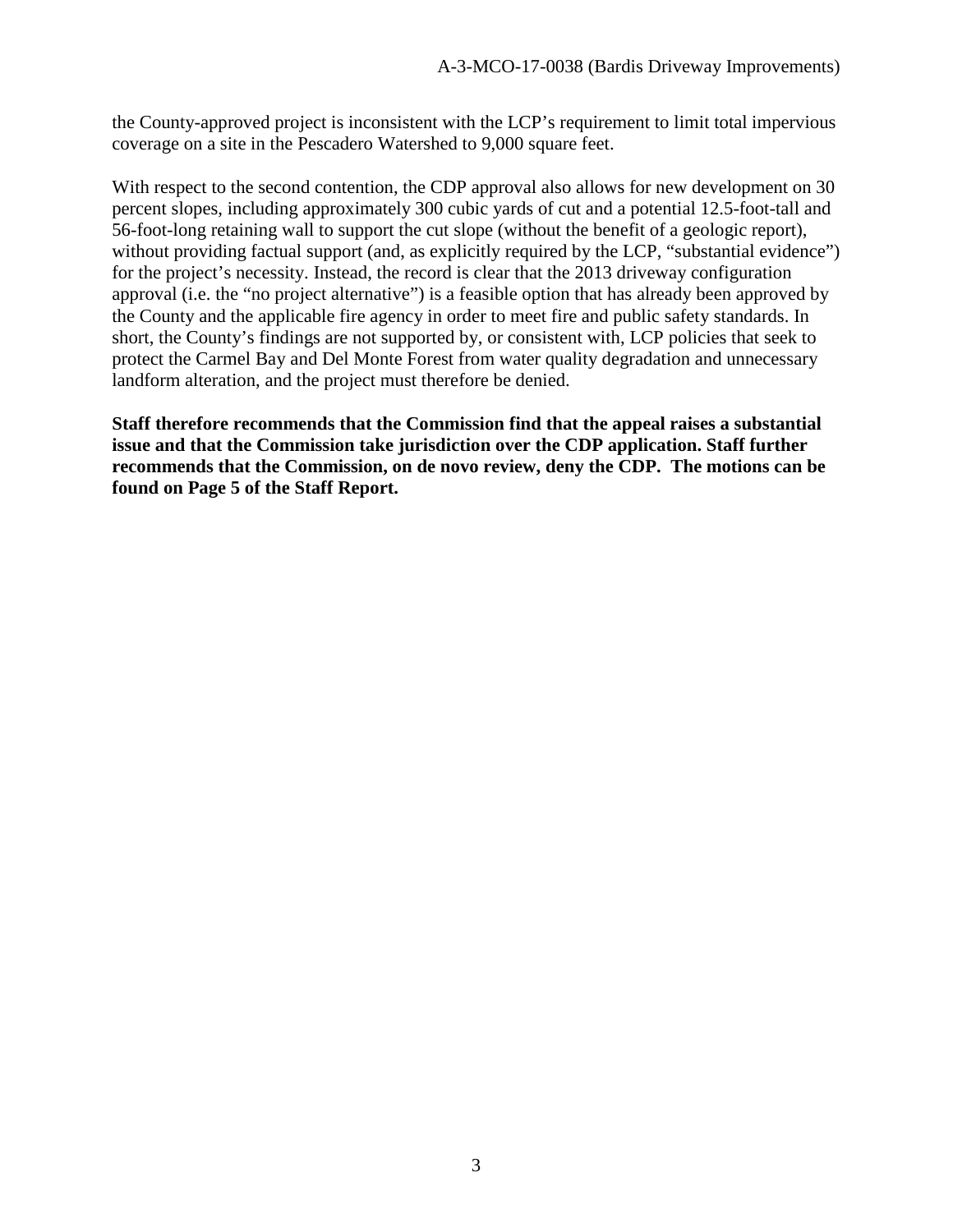# **TABLE OF CONTENTS**

| E. |  |
|----|--|
| F. |  |
|    |  |
|    |  |
|    |  |
| 4. |  |
|    |  |
|    |  |
|    |  |
|    |  |
|    |  |
|    |  |
|    |  |

### **EXHIBITS**

- Exhibit 1 Location Map
- Exhibit 2 Site Photo
- Exhibit 3 County's Final Local Action Notice
- Exhibit 4 Appeal Contentions
- [Exhibit 5 Land Use Plan Map of the Del Monte Forest Area's Watersheds](https://documents.coastal.ca.gov/reports/2017/9/Th22b/Th22b-9-2017-exhibits.pdf)
- Exhibit  $6 2013$  County-approved plans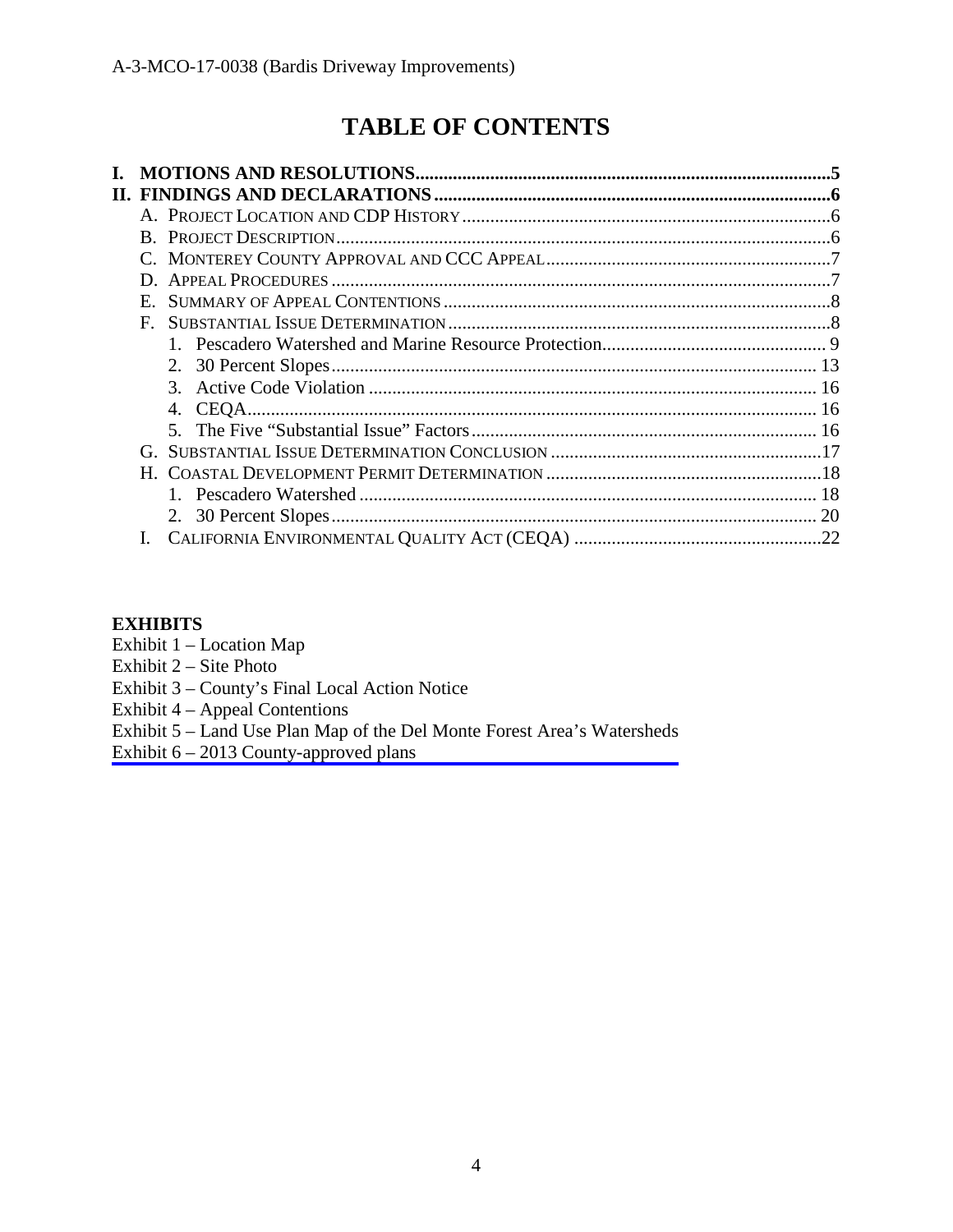# **I. MOTIONS AND RESOLUTIONS**

#### **A. Substantial Issue Determination**

Staff recommends that the Commission determine that a **substantial issue** exists with respect to the grounds on which the appeal was filed. A finding of substantial issue would bring the CDP application for the proposed project under the jurisdiction of the Commission for de novo hearing and action. To implement this recommendation, staff recommends a **NO** vote on the following motion. Failure of this motion will result in a de novo hearing on the CDP application, and adoption of the following resolution and findings. Passage of this motion will result in a finding of No Substantial Issue and the local action will become final and effective. The motion passes only by affirmative vote of a majority of the Commissioners present.

*Motion: I move that the Commission determine that Appeal Number A-3-MCO-17-0038 raises no substantial issue with respect to the grounds on which the appeal has been filed under Section 30603 of the Coastal Act, and I recommend a no vote.* 

*Resolution to Find Substantial Issue: The Commission hereby finds that Appeal Number A-3-MCO-17-0038 presents a substantial issue with respect to the grounds on which the appeal has been filed under Section 30603 of the Coastal Act regarding consistency with the certified Monterey County Local Coastal Program.*

#### **B. CDP Determination**

Staff recommends that the Commission, after public hearing, **deny** a coastal development permit for the proposed development. To implement this recommendation, staff recommends a **NO** vote on the following motion. Failure of this motion will result in denial of the CDP and adoption of the following resolution and findings. The motion passes only by affirmative vote of a majority of the Commissioners present.

*Motion: I move that the Commission approve Coastal Development Permit Number A-3- MCO-17-0038 for the development proposed by the applicants, and I recommend a no vote.* 

*Resolution to Deny CDP: The Commission hereby denies Coastal Development Permit Number A-3-MCO-17-0038 on the grounds that the development will not be in conformity with the Monterey County Local Coastal Program. Approval of the permit would not comply with the California Environmental Quality Act because there are feasible mitigation measures and/or alternatives that would substantially lessen the significant adverse effects of the development on the environment.*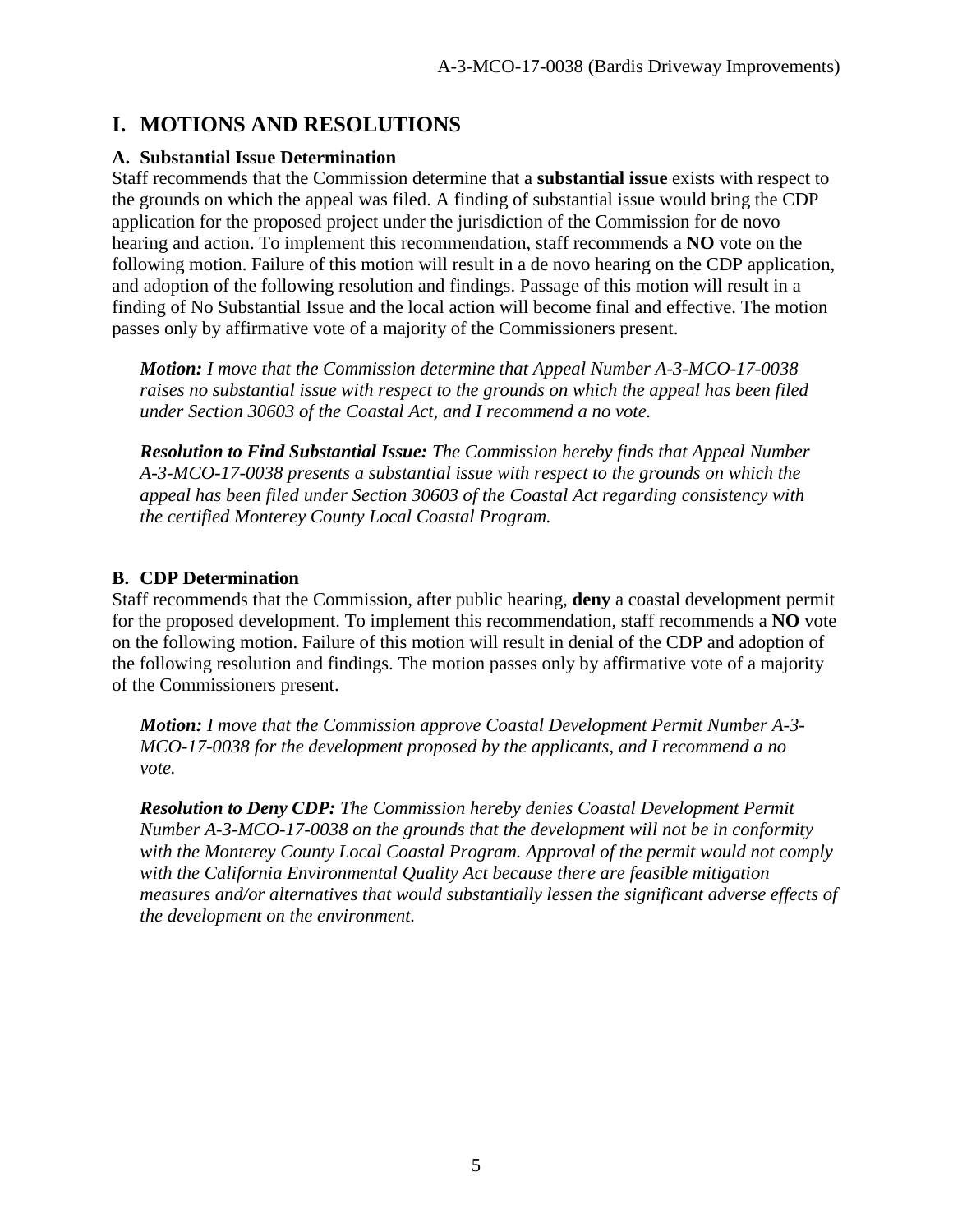# **II. FINDINGS AND DECLARATIONS**

The Commission finds and declares as follows:

# **A. PROJECT LOCATION AND CDP HISTORY**

The County-approved project is located on a 1.86-acre lot at 1525 Riata Road in the unincorporated Del Monte Forest (i.e. Pebble Beach) area of Monterey County. The site is surrounded by single-family residences and is situated approximately three-quarters-of-a-mile inland and north of Stillwater Cove (the northern end of Carmel Bay). The southern two-thirds of the project site is developed with an existing single-family residence and driveway, and the northern one-third of the site consists of a wooded canyon with slopes up to 60 percent. The property is zoned Low Density Residential (LDR/1.5-D), allowing for residential development at a maximum of 1.5 units per acre and requiring design approval, in addition to CDP approval, for the construction of any structures.

The CDP for the existing residence on the site was approved in December 1988 by the Coastal Commission (CDP No. 3-87-265, Yakobovich).<sup>[1](#page-5-0)</sup> That approval, which was subject to five special conditions,  $2$  allowed for the construction of an approximately 5,000- to 6,000-squarefoot residence and motor court area, as well as tree removal and approximately 3,000 cubic yards of grading to accommodate the residential and driveway development. In 2012, the current Applicants purchased the property, and in 2013 they applied to the County for a CDP for a remodel and addition to the existing residence (County file number PLN120663, Commission file number 3-MCO-13-0384). This approval also included changes to the existing driveway to accommodate fire truck emergency access. The County Zoning Administrator approved that CDP on May 30, 2013 subject to 11 conditions. On December 10, 2014, the County Planning Commission approved a minor and trivial amendment (County file number PLN140715, Commission file number 3-MCO-15-0048) to the 2013 CDP to allow for a roof deck and for other adjustments to the previously approved site plan. The County has granted two other administrative approvals (non-CDP design approvals) for the site as well (PLN150379 and PLN170482). In addition, the County made an administrative decision in 2016 that the Applicants did not need CDP approval for conversion of a portion of the motor court area to a courtyard.

See **Exhibit 1** for a project location map and **Exhibit 2** for a photo of the project site.

# **B. PROJECT DESCRIPTION**

<span id="page-5-0"></span><sup>&</sup>lt;sup>1</sup> The Del Monte Forest Area Land Use Plan (LUP) was certified by the Coastal Commission on September 24, 1984 and the Del Monte Forest Area Coastal Implementation Plan (CIP) was certified on December 10, 1987. Application number 3-87-265 was still submitted to, and permitted, by the Commission instead of the County because the full LCP had not yet been certified at the time of submittal and acceptance for filing.

<span id="page-5-1"></span> $2$  One of the special conditions required the recordation of an offer-to-dedicate (OTD) an open space conservation easement over the northern approximately one-third of the property in the area of the wooded canyon. The OTD was recorded on June 9, 1988 but expired on June 9, 2009 (21 years after recordation) after no public or private entity accepted the offer. As such, no open space conservation easement currently exists on the property.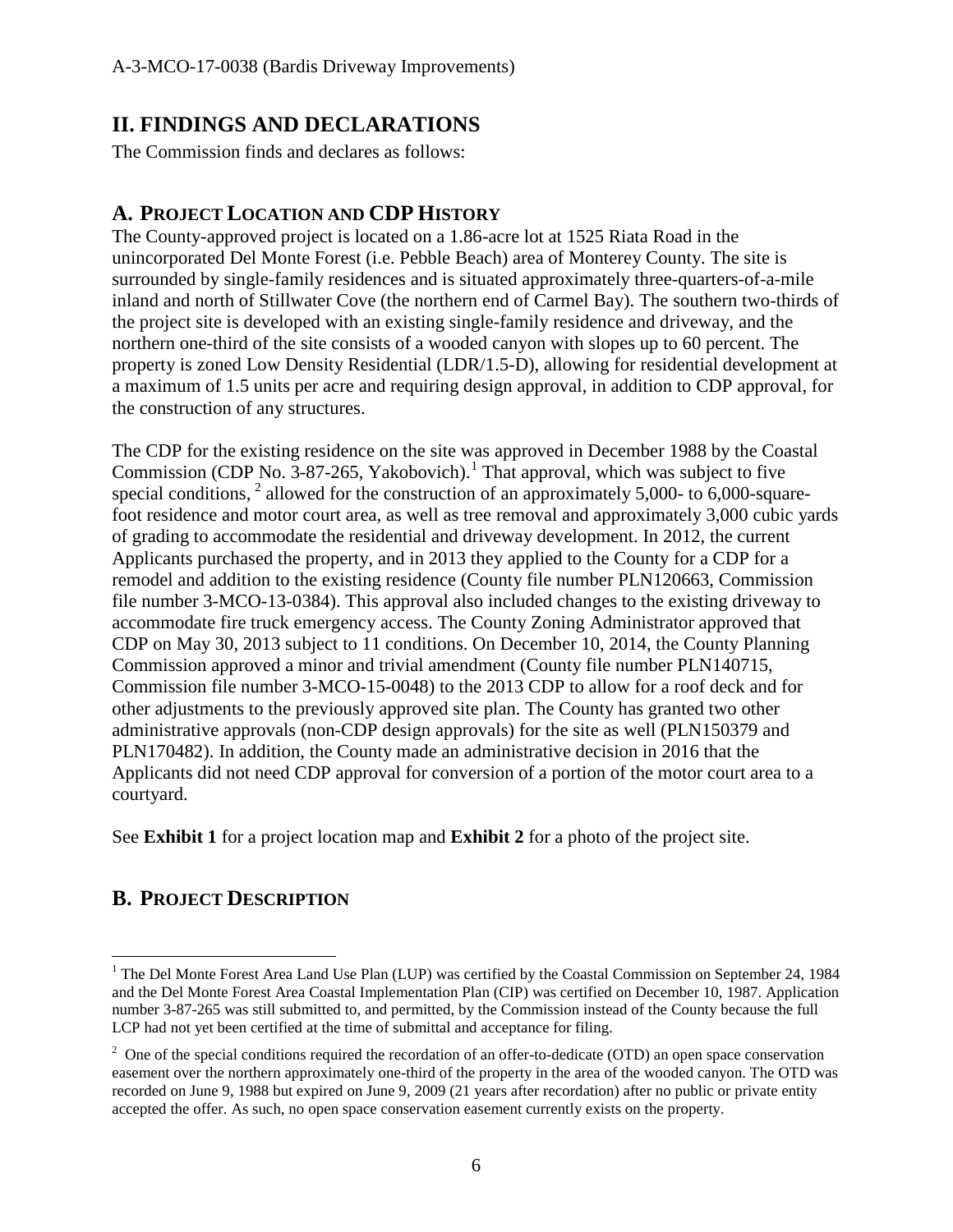The County's CDP approval authorizes the construction of driveway improvements at the northeast end of the existing driveway in the motor court area, including expansion of the motor court area to the north and east to accommodate vehicle turnaround space. This expansion would involve a 15- to 23-foot-deep excavation into the adjacent hillslope on the east side of the motor court, equaling approximately 300 cubic yards of cut, as well as some incursion into the canyon on the north side of the motor court (actual cut amount was not specified in the County's approval). According to the County's approval, the expansion is required to accommodate Americans with Disability Act (ADA) and emergency vehicle access. The approval also allows for the construction of an approximately 12.5-foot-tall by 56-foot-long retaining wall to support the cut slope necessitated by the motor court expansion, if determined necessary by the Monterey County Building Official. The CDP was conditioned to require a geotechnical report prior to the issuance of the grading permit in order for the Building Official to make the determination on the necessity of the retaining wall.

See the County's conditions of approval and approved project plans in **Exhibit 3.** 

# **C. MONTEREY COUNTY APPROVAL AND CCC APPEAL**

On April 26, 2017, the Monterey County Planning Commission adopted a resolution (Planning Commission Resolution No. 17-010) approving the project as consistent with the Monterey County Local Coastal Program (LCP). The Appellant (Tracy Alford) filed an appeal of the Planning Commission's decision on May 12, 2017. On July 11, 2017, the Board of Supervisors (BOS), denied the appeal and approved the proposed project subject to seven special conditions (BOS Resolution No. 17-222). Notice of the County's action on the CDP was received in the Coastal Commission's Central Coast District Office on July 17, 2017. The Coastal Commission's ten-working-day appeal period for this action began on July 18, 2017 and concluded at 5 p.m. on July 31, 2017. One valid appeal was received during the appeal period (see **Exhibit 4**).

# **D. APPEAL PROCEDURES**

Coastal Act Section 30603 provides for the appeal to the Coastal Commission of certain CDP decisions in jurisdictions with certified LCPs. The following categories of local CDP decisions are appealable: (a) approval of CDPs for development that is located (1) between the sea and the first public road paralleling the sea or within 300 feet of the inland extent of any beach or of the mean high tide line of the sea where there is no beach, whichever is the greater distance, (2) on tidelands, submerged lands, public trust lands, within 100 feet of any wetland, estuary, or stream, or within 300 feet of the top of the seaward face of any coastal bluff, or (3) in a sensitive coastal resource area; or (4) for counties, approval of CDPs for development that is not designated as the principal permitted use under the LCP (Coastal Act Sections 30603(a)(1)-(4).) In addition, any local action (approval or denial) on a CDP for a major public works project (including a publicly financed recreational facility and/or a special district development) or an energy facility is appealable to the Commission. (Coastal Act Section 30603(a)(5).) The County's approval of this project is appealable because the proposed development is located between the sea and the first public road (Highway 1 in this case).

The grounds for appeal under Section 30603(b)(1) are limited to allegations that the development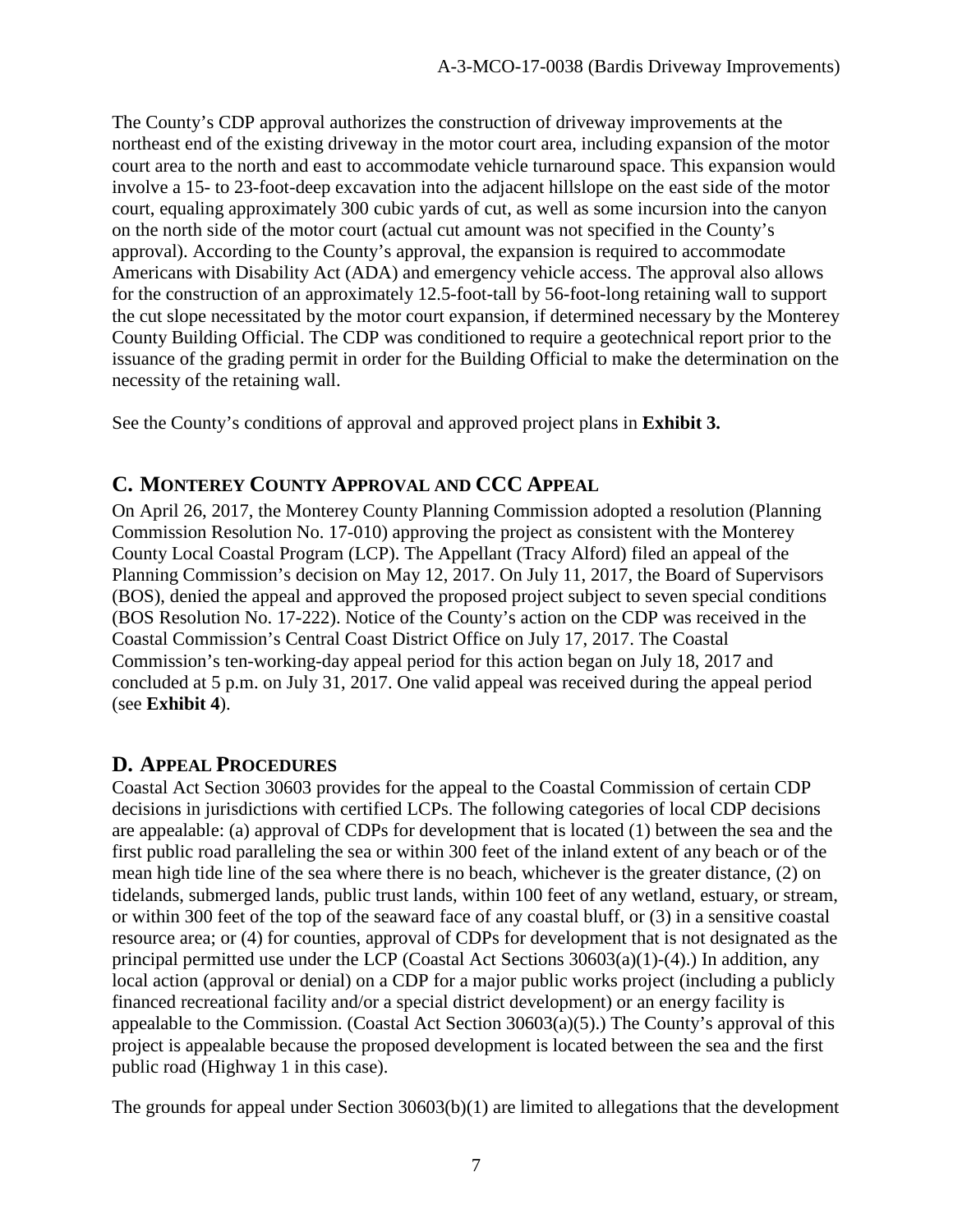does not conform to the certified LCP or to the public access policies of the Coastal Act. Section 30625(b)(2) of the Coastal Act requires the Commission to conduct the de novo portion of the hearing on an appealed project unless a majority of the Commissioners present finds that "no substantial issue" is raised by such allegations. Under Section 30604(b), if the Commission considers the CDP de novo and ultimately approves a CDP for a project, the Commission must find that the proposed development is in conformity with the certified LCP. If a CDP is approved for a project that is located between the nearest public road and the sea or the shoreline of any body of water located within the coastal zone, Section 30604(c) also requires an additional specific finding that the development is in conformity with the public access and recreation policies of Chapter 3 of the Coastal Act. This project is located between the nearest public road (Highway 1) and the sea, and thus this additional finding needs to be made if the Commission were to approve the project following a de novo hearing.

The only persons qualified to testify before the Commission on the substantial issue question are the Applicants (or their representative(s)), persons opposed to the project who made their views known before the local government (or their representative(s)), and the local government. Testimony from other persons regarding substantial issue must be submitted in writing. (California Code of Regulations, Title 14, Section 13117.) Any person may testify during the de novo CDP determination stage of an appeal.

### **E. SUMMARY OF APPEAL CONTENTIONS**

The Appellant contends that the County-approved project is inconsistent with Monterey County LCP provisions related to the Pescadero Watershed (Del Monte Forest Land Use Plan (LUP) Policy 1 and Del Monte Forest Area Coastal Implementation Plan (CIP) Sections 20.147.030.A.1.a and b) and 30 percent slopes (Del Monte Forest Area LUP Policy 78 and CIP Section 20.64.230.E.1). Specifically, the Appellant contends that the project is inconsistent with the LCP's requirement that new development minimize runoff and protect water quality, including the requirement in the Pescadero Watershed area that limits residential impervious surface coverage (i.e. structural and site improvements) to a maximum of 9,000 square feet. With respect to 30 percent slopes, the Appellant contends that the project is inconsistent with the LCP's prohibition against development on slopes of 30 percent or more unless there is no feasible alternative or siting on 30 percent slopes better meets LCP objectives as a whole. The Appellant also contends that the County improperly characterized the project under CEQA and consequently performed no environmental review, and further contends that the County approved the project during the pendency of a code violation in conflict with CIP Section 20.90.120.

See **Exhibit 4** for the Appellant's contentions. See Section H below for the text of the abovecited LCP provisions.

#### **F. SUBSTANTIAL ISSUE DETERMINATION**

The term substantial issue is not defined in the Coastal Act. The Commission's regulations simply indicate that the Commission will hear an appeal unless it "finds that the appeal raises no significant question" (California Code of Regulations, Title 14, Section 13115(b)). In previous decisions on appeals, the Commission has considered the following factors in making such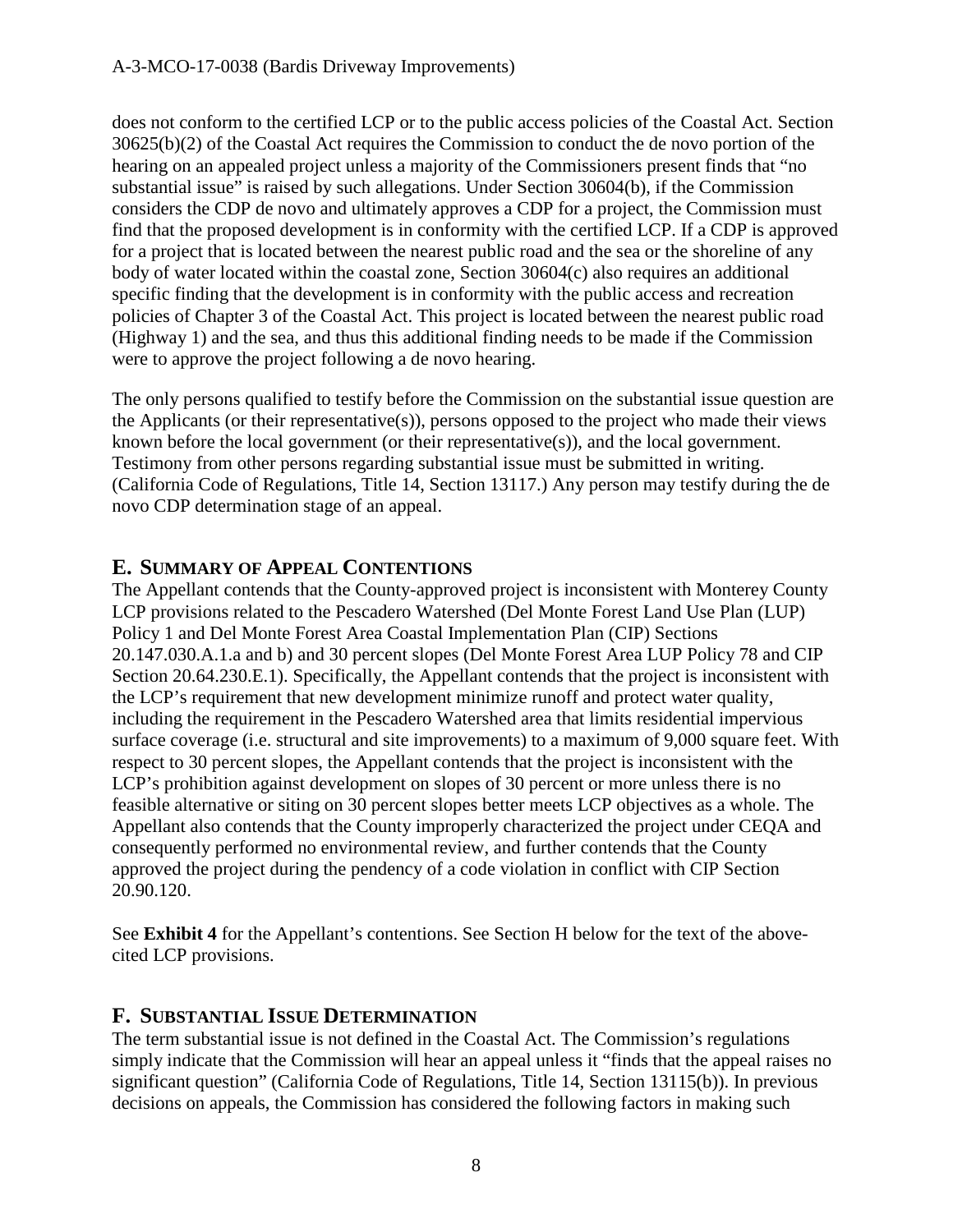determinations: (1) the degree of factual and legal support for the local government's decision that the development is consistent or inconsistent with the certified LCP and with the public access policies of the Coastal Act; (2) the extent and scope of the development as approved or denied by the local government; (3) the significance of the coastal resources affected by the decision; (4) the precedential value of the local government's decision for future interpretation of its LCP; and (5) whether the appeal raises only local issues, or those of regional or statewide significance. Even where the Commission chooses not to hear an appeal, Appellants nevertheless may obtain judicial review of the local government's coastal permit decision by filing a petition for a writ of mandate pursuant to Code of Civil Procedure, Section 1094.5.

In this case, for the reasons discussed further below, the Commission determines that the County's approval of a CDP for the project presents a substantial issue.

#### 1. **Pescadero Watershed and Marine Resource Protection**

#### *Applicable LCP Provisions*

The Monterey County LCP is divided into four segments, each with its own LUP and CIP.<sup>[3](#page-8-0)</sup> The subject property is located within the Del Monte Forest LCP segment, which includes an extensive policy framework meant to protect the area's rich coastal resources, including through policies that protect freshwater and marine resources (including Carmel Bay, an Area of Special Biological Significance (ASBS) as designated by the State Water Resources Control Board (SWRCB)), as well as sensitive habitat and forest resources.

Specifically, the LCP includes provisions that require new development to: minimize runoff, site disturbance, erosion, and sedimentation; conform to site topography; keep driveways to the minimum length and width to provide "simple, direct access" (and be limited to the minimum required to meet daily, not occasional, parking needs); and design surfaces to minimize runoff (including through the use of permeable materials) (LUP Policy 1 and CIP Section 20.147.030.A.1.a). For the Pescadero Watershed area (which drains to Carmel Bay) specifically, the LCP requires that residential impervious surface coverage (i.e. structural and site improvements) be limited to a maximum of 9,000 square feet (CIP Section 20.147.030.A.1.b). The LCP includes other related provisions, including requirements that development avoid nonpoint sources of pollution<sup>[4](#page-8-1)</sup> to Carmel Bay (LUP Policy 2 and CIP Section 20.147.030.A.3), and that best management practices and erosion control measures be used both during and after construction (LUP Policies 3 through 6 and CIP Sections 20.147.030.A.4 through 7).

Overall, these policies and CIP sections (see Section H below for full text) are meant to implement applicable Coastal Act policies that require the protection of freshwater and marine resources, particularly areas or species of biological or economic significance, and the maintenance of water quality, both inland and along the coast.

#### *Appellant's Contentions*

<span id="page-8-0"></span> $\overline{a}$ <sup>3</sup> The County's four LUP areas are: North County, Del Monte Forest, Carmel Area, and Big Sur.

<span id="page-8-1"></span><sup>&</sup>lt;sup>4</sup> Nonpoint source (NPS) pollution generally results from land runoff, precipitation, atmospheric deposition, drainage, seepage or hydrologic modification. NPS pollution, comes from many diffuse sources and is caused by rainfall or snowmelt moving over and through the ground. As the runoff moves, it picks up and carries away natural and human-made pollutants, finally depositing them into lakes, rivers, wetlands, coastal waters and ground waters.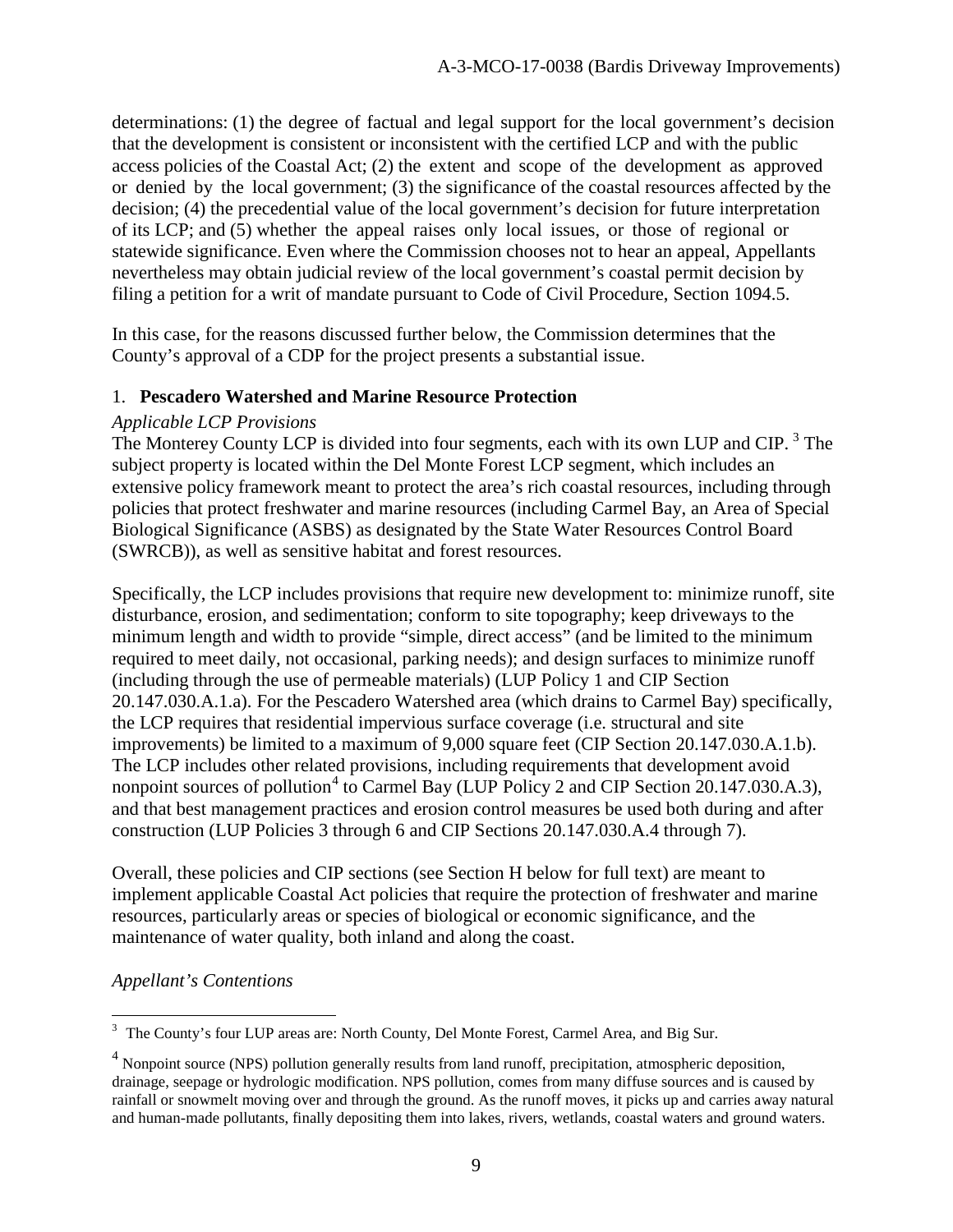The Appellant contends that the project is not necessary, is substantial, and is inconsistent with and in violation of CIP Sections 20.147.030.A.1.a and b, and LUP Policy 1. The Appellant further contends that the project will result in the creation of 910 square feet of additional impervious surface coverage in violation of CIP Section 20.147.030.A.1.b.<sup>[5](#page-9-0)</sup> As described above, this LUP policy along with these CIP sections address the protection of water quality from development runoff and specifically limit impervious surface coverage on residential sites in the Pescadero Watershed to 9,000 square feet.

#### *Analysis*

 $\overline{a}$ 

The project site is located in the Pescadero Watershed, which encompasses the approximately southern one-third of the Del Monte Forest that drains to the Carmel Bay ASBS. The project area is comprised primarily of large-scale single-family residences on approximately one-to-two-acre lots. The Pebble Beach Golf Links comprises the southwest portion of the Pescadero Watershed along the Carmel Bay shoreline. (See **Exhibit 5** for the LUP map of the Del Monte Forest area's watersheds.)

In 1972, the State Water Resources Control Board (SWRCB) adopted the California Ocean Plan (Ocean Plan) as the State's water quality control plan for ocean waters. The Ocean Plan provides the basis for regulation of discharges of both point and nonpoint source pollution. Shortly after adoption of the Ocean Plan, the State designated 34 ASBSs, including Carmel Bay. ASBSs were designated as such because they provide an unusual variety of aquatic life and often host unique individual species. The Carmel Bay was designated as an ASBS in 1975 (SWRCB Resolution 75-61) because of the Bay's unique ecosystem and physical characteristics, and because of the threat of increasing wastewater discharge entering the system from the existing wastewater treatment plant in Carmel and existing septic systems. For these reasons, protecting Carmel Bay as an ASBS, as well as the area's freshwater resources, are key LCP requirements. The importance of protecting the Carmel Bay ASBS was identified in the original LUP when it was certified in 1984 and this requirement was maintained in the 2012 Del Monte Forest LCP update.

When the Del Monte Forest LCP was originally certified in 1987, it included the 9,000-squarefoot impervious surface limit requirement and broke it down by structural (5,000 square feet; e.g. a residence) and non-structural (4,000 square feet; e.g. a driveway) coverage to respond to, and address, the known concerns about storm water runoff into the Bay. This cap on impervious surfaces in the watershed was intended to provide a quantifiable and meaningful level of protection against excessive runoff and nonpoint source pollution to the ASBS.

At the time of Del Monte Forest LCP certification, a number of the residential lots in the Pescadero Watershed that were subject to these coverage limitations (including the proposed project site) were already developed with residences that had levels of coverage greater than 9,000 total square feet. Since LCP certification, the County has required *new* residences on vacant lots to comply with the 9,000-square-foot coverage limit, but has not required existing residences that are redeveloped to be brought fully into conformance with the coverage limit. Instead, for proposed redevelopment of existing residences, the County has typically issued variances to this requirement if applicants reduce the amount of impervious coverage on their property, even if that reduction still results in an overall exceedance of the maximum standard.

<span id="page-9-0"></span><sup>5</sup> The alleged 910 square feet of new impervious coverage would be from new stone/concrete hardscape elements (205 square feet), northern expansion of motor court (380 square feet), and a new retaining wall (325 square feet).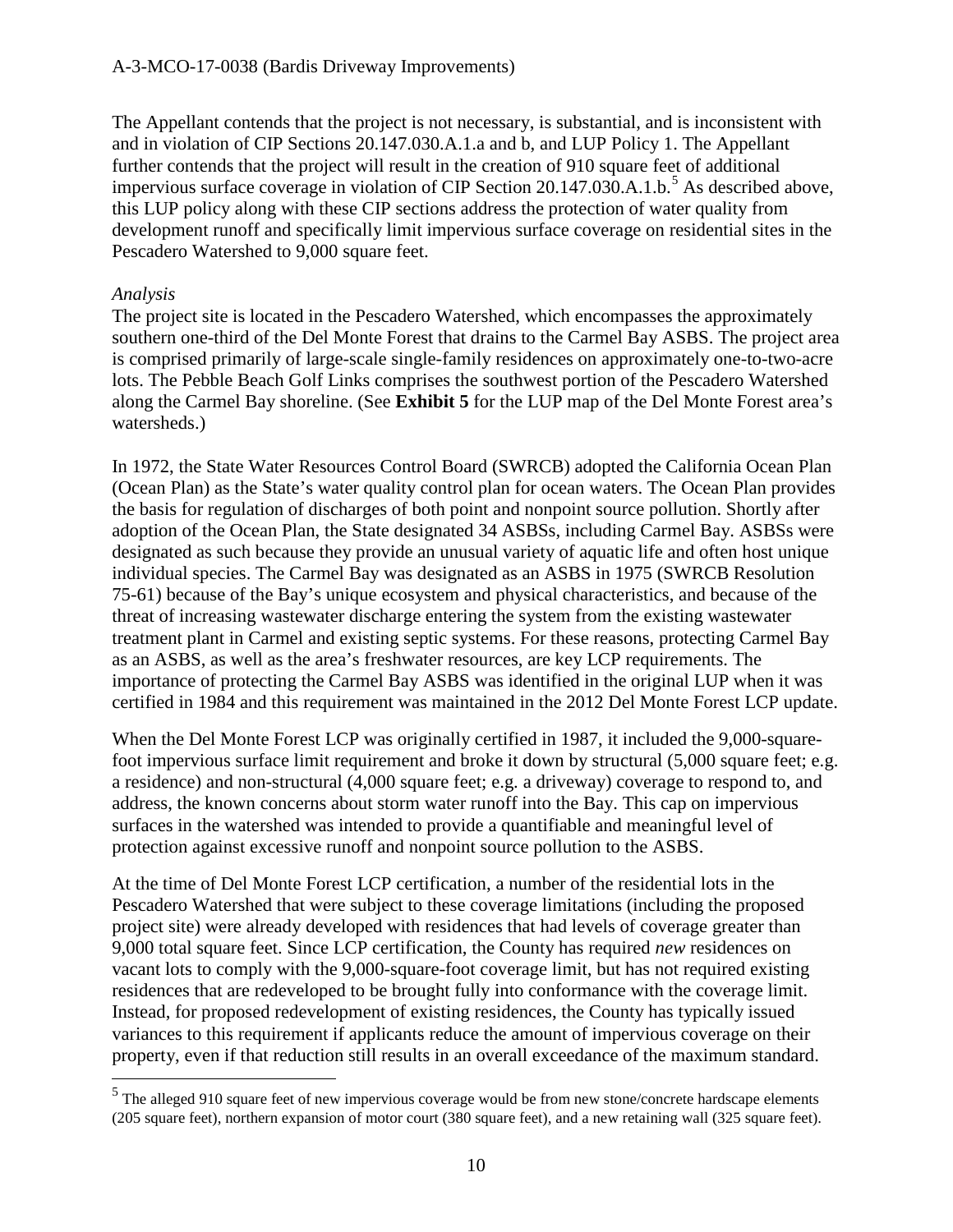Such reductions have been achieved largely by changing impervious paving to pervious materials (gravel, pavers, etc.) when homes are remodeled or redeveloped.

When the Del Monte Forest LCP was updated in 2012, the 9,000-square-foot impervious coverage limit was carried forward into the updated LCP as a requirement (although the specific limitations on structural and non-structural coverage were eliminated). In doing so, the County and the Coastal Commission affirmed that the 9,000-square-foot maximum coverage requirement per parcel remained appropriate for the protection of the biological quality of the watershed. The language remained clear in the LCP update that impervious coverage for residential development be limited to this maximum. $6$ 

The County's 2013 CDP approval for the remodel, driveway improvements and expansion of the residence on the project site included a variance to exceed the 9,000-square foot impervious surface coverage requirement. The County made the three LCP-required findings (see Section H below for the full text of these required findings) to approve the variance, and provided calculations for how the project would make the property "more conforming" with respect to the LCP's maximum coverage standard. Specifically, that approval stated that existing impervious coverage on the site equaled 17,185 square feet and the Applicants would convert approximately 3,265 square feet of the existing asphalt driveway to pervious pavers, reducing the total amount of impervious coverage to 13,514 square feet.<sup>[7](#page-10-1)</sup> Regardless, the County found that the reduction would improve a nonconforming condition but would still exceed the maximum impervious surface coverage allowed. The County made the same finding in its 2014 CDP amendment approval for the roof deck and other minor adjustments on the site, namely, that the project would again improve a nonconforming situation through further reductions, but it would still be inconsistent with the LCP's coverage requirement.

In its approval of this project, the County found that the project would again further reduce the total impervious coverage on the site to 11,493 square feet, stating that the motor court area would be constructed of pervious materials. However, it is unclear how this further reduction would be achieved, given that the original 2013 approval already required this area to be converted to pervious pavers and the County does not provide a breakdown of how the reduction would be accomplished. The Appellant contends that the proposed project would actually increase impervious coverage by 910 square feet. The County staff report did not address this discrepancy, and it is not otherwise addressed in the project materials received in the Final Local Action Notice for the project. Furthermore, in its approval of the current CDP on appeal, the County did not make a new variance finding for the continued non-compliance with CIP Section

<span id="page-10-0"></span> $\overline{a}$  $6$  Although the language of CIP Section 20.147.030.A.1.b does not explicitly state whether this coverage is for new or redevelopment of existing development, absent such an express distinction, the statutory intent is clear that it applies to all development, including redevelopment. Thus, the Commission further concludes that the County's use of variances to avoid compliance with the impervious coverage requirement for redevelopment is an improper application of the LCP's variance policy, as further discussed below in this staff report.

<span id="page-10-1"></span> $<sup>7</sup>$  However, there are discrepancies regarding the amount of impervious coverage reduction that has ultimately been</sup> required on the site since 2013. The findings in the County's 2013 CDP approval for the remodel of the house (PLN120663) indicated that the coverage was required to be reduced to 13,514 square feet. The County's 2014 CDP amendment approval for a roof deck (PLN140715) indicated that the original reduction was to be to 13,606 square feet. Finally, the County's approval of the project that is the subject of this appeal states that the original reduction was to be to 14,994 square feet.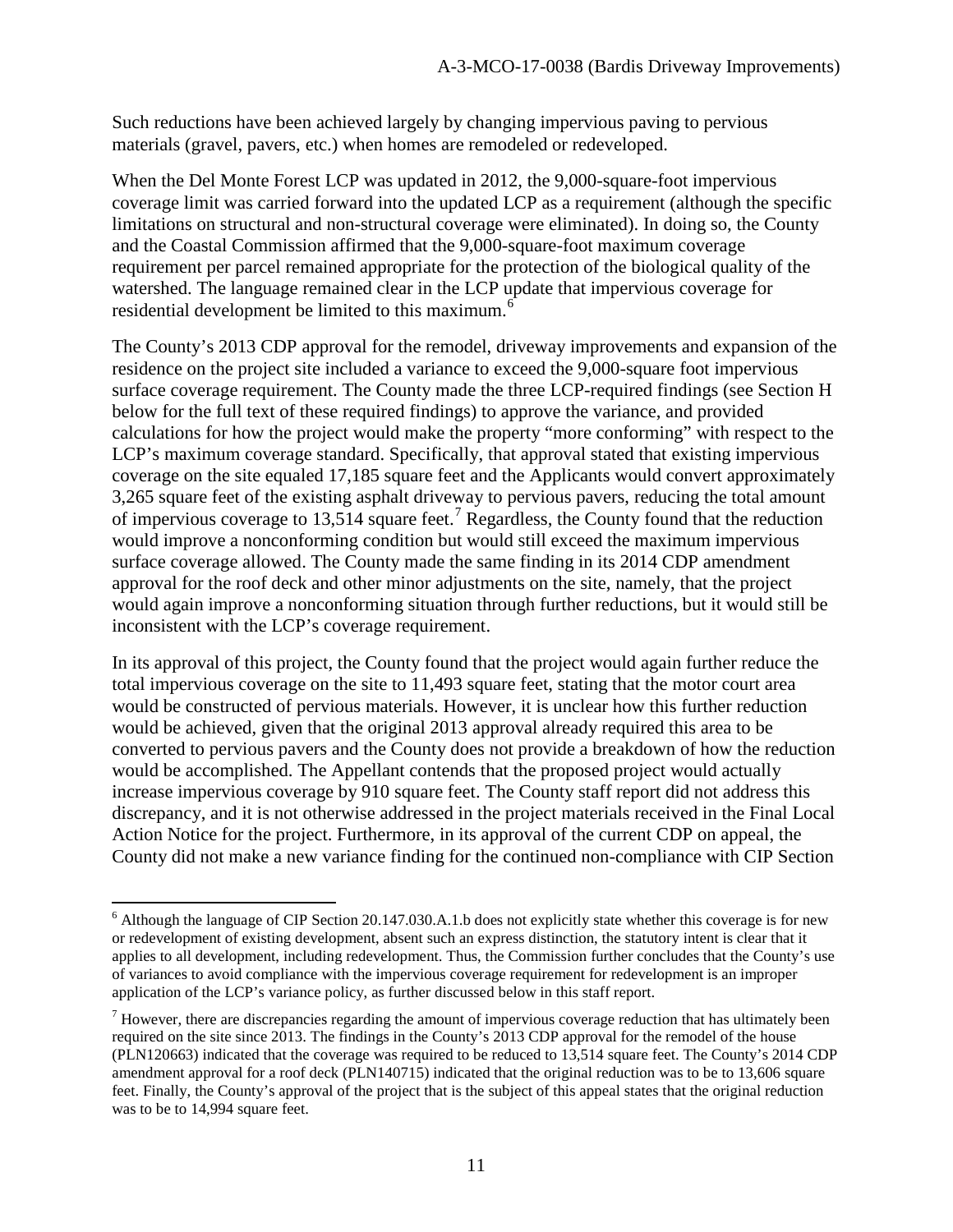20.147.030.A.1.b but instead found that the project remained consistent with the previous variance approval (and would still exceed the LCP's coverage limitation).

In any case, the proposed project, like the previous 2013 and 2014 CDP approvals for the site, is inconsistent with the LCP's requirement to limit total impervious coverage on a site in the Pescadero Watershed to 9,000 square feet.

In addition, LUP Policy 1 and CIP Section 20.147.030.A.1.a require new residential driveways and other vehicular surfaces in the Pescadero Watershed to be kept to the minimum length and width necessary to provide "simple, direct access." The County did not discuss this requirement, but as described in the 30 percent slopes discussion below, the 2013 CDP approval allowed for ample parking and turnaround areas (including a lower garage parking area and an expansion of an existing firetruck turnaround<sup>[8](#page-11-0)</sup> approximately halfway up the driveway, as well as the existing remaining motor court area (i.e. the portion that was not converted to a courtyard) that is the subject of the proposed project). The existing approved driveway, parking, and turnaround areas on the site would provide simple and direct access as well as the required emergency access.<sup>[9](#page-11-1)</sup> (See **Exhibit 6** for the 2013 County-approved plans.)Thus, expansion of the motor court area would also conflict with this LCP standard.

The Applicants have indicated that issues exist with respect to the 2013-approved emergency access, and the vehicular turnaround area that the County approved in 2013, which would be located approximately halfway down the driveway, but has not been constructed. Additional consultation with the Pebble Beach Community Services District (District) appears necessary with respect to the required emergency access on the site. Such consultation was not undertaken during the County's review process for the project. Furthermore, the Applicants have indicated that at the County Board of Supervisors' hearing they offered to convert the entire driveway to pervious materials, bringing the total impervious coverage on the site down to approximately  $6,500$  square feet.<sup>10</sup> However, this reduction was not reflected in the County's final resolution or in its conditions of approval for the project, and thus the approved project does not reduce pervious coverage on the site to the maximum 9,000 square feet allowed by the LCP.

In sum, the County's approval would allow for continued impervious coverage on the site in exceedance of the required maximum. Therefore, the County's approval is inconsistent with LUP Policy 1's overarching requirement that development be sited and designed to minimize runoff, site disturbance, erosion, and sedimentation, and with CIP Section 20.147.030.A.1.b's very specific requirement to limit impervious surface coverage for residential development to a maximum of 9,000 square feet. Properties with existing residences in this area should be required to conform to this policy requirement when they redevelop. In addition, there are fundamental underlying factual questions regarding the scope and conditioning of the approved development

<span id="page-11-0"></span><sup>&</sup>lt;sup>8</sup> However, the expansion to the existing turnaround area has not been constructed.

<span id="page-11-1"></span> $9$  It is worth noting that neither the certified LCP nor any other portion of the County Code requires ADA accessibility for single-family homes, which was a stated basis for the County's approval of the project currently on appeal.

<span id="page-11-2"></span> $10$  Given that the driveway is steep, questions remain with respect to feasibility of converting the entire driveway to pervious materials considering the District's requirements for firetruck access and the use of pervious pavers on steep driveways.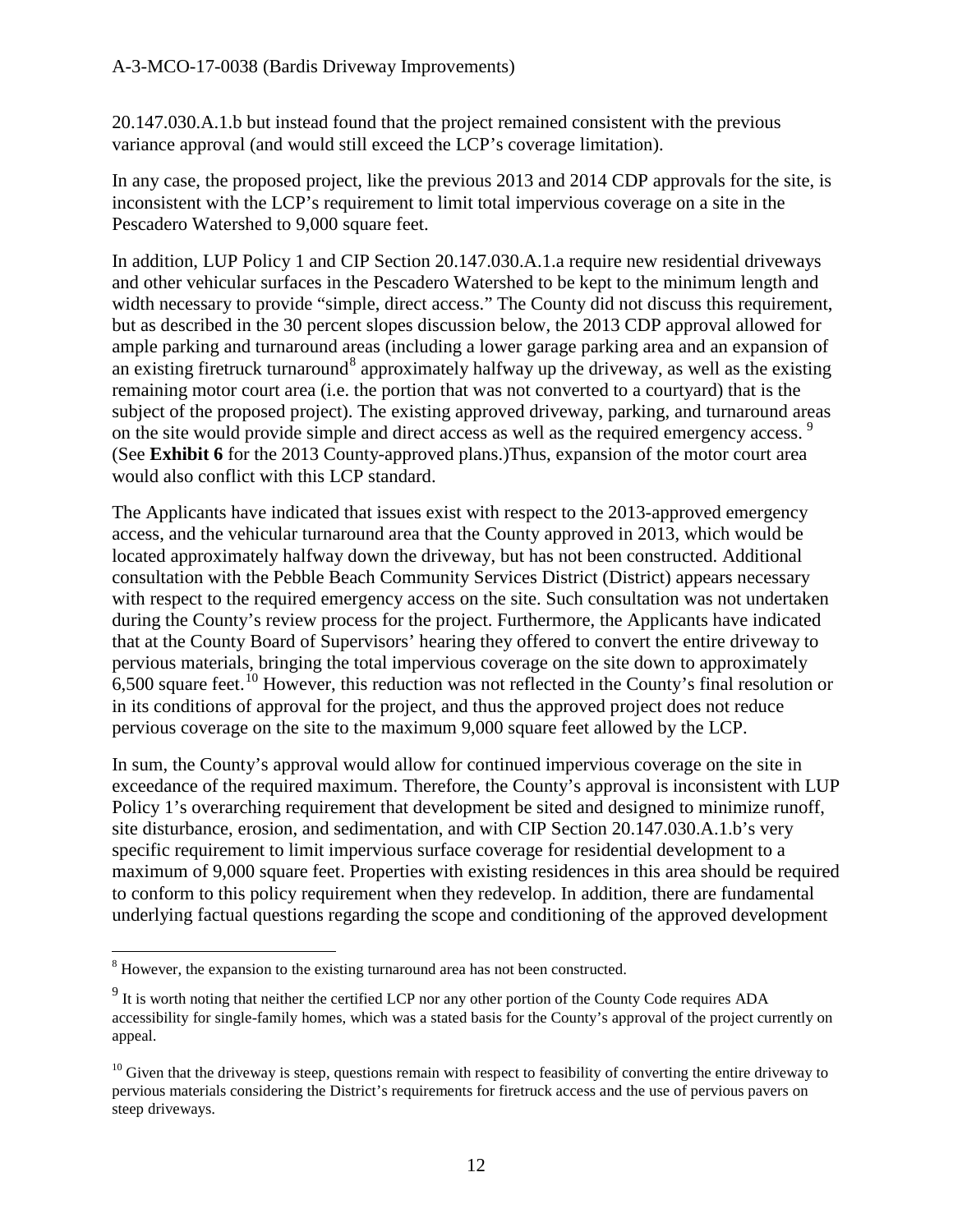which further support a finding of substantial issue, including whether and to what extent the approved project will increase or decrease impervious surface, how the new retaining wall will impact that calculation, as well as new, post-approval issues raised by the Applicants regarding fire safety and conversion of the entire driveway to a pervious surface, all of which should have been resolved at the local level before approval of the CDP for the project. The County's approval therefore raises a substantial LCP conformance issue with respect to water quality and marine resource protection.

#### 2. **30 Percent Slopes**

#### *Applicable LCP Provisions*

The Del Monte Forest LCP includes specific requirements for development on 30 percent or greater slopes in order to protect against hazards, erosion, and landform alteration. Specifically, the LCP prohibits development on slopes of 30 percent or more unless (based on substantial evidence) such siting would better meet LCP objectives as a whole or if no feasible alternative exists for development on slopes less than 30 percent (LUP Policy 78 and CIP Section 20.64.230). The LCP also requires new development to not threaten the stability of a site or contribute to geologic instability or destruction of a site, and requires geotechnical reports for any project on 30 percent slopes to be submitted as part of the CDP application (LUP Policy 38 and CIP Section 20.147.060.A). See applicable LCP provisions in Section H below.

#### *Appellant's Contentions*

The Appellant contends that the project involves 305 cubic yards of cut into 30-60 percent slopes, and requires construction of a 700-square-foot retaining wall that will be 12.5 feet tall and 56 feet long, and that such development is inconsistent with LUP Policy 78 and CIP Section 20.64.230.E.1 because the County did not make the required findings that such development would better meet LCP objectives and no feasible alternative exists.

#### *Analysis*

The project site is located in a forested, residential area with varying topography that includes flat areas as well as steep slopes and canyons. The residence on the site was originally constructed in the late 1980s on the most level area of site, requiring approximately 3,000 cubic yards of grading. The northern approximately one-third of the project site is a steep, wooded canyon. The Commission required this canyon area to be placed in a scenic and conservation easement as part of its approval for the original house in 1988 (CDP 3-87-265).<sup>[11](#page-12-0)</sup> The canyon, immediately up against which the residence and motor court were constructed (approximately zero to five feet away), contains steep slopes and acts as a primary natural drainage course for the area. The motor court area is also immediately adjacent to a steep hillslope that extends upward to the Appellant's residence, which is located approximately 50 feet to the east. (See **Exhibit 2;** see also **Exhibit 3**, pp. 16).

The County's 2013 approval of a remodel and additions to the residence did not include any incursion by development into any of the adjacent steep slopes. That project did not involve any changes to the motor court area, except to convert the existing asphalt to pervious pavers. The 2013 project also involved approval of a small extension of the existing firetruck turnaround

<span id="page-12-0"></span> $\overline{a}$  $11$  See footnote 2.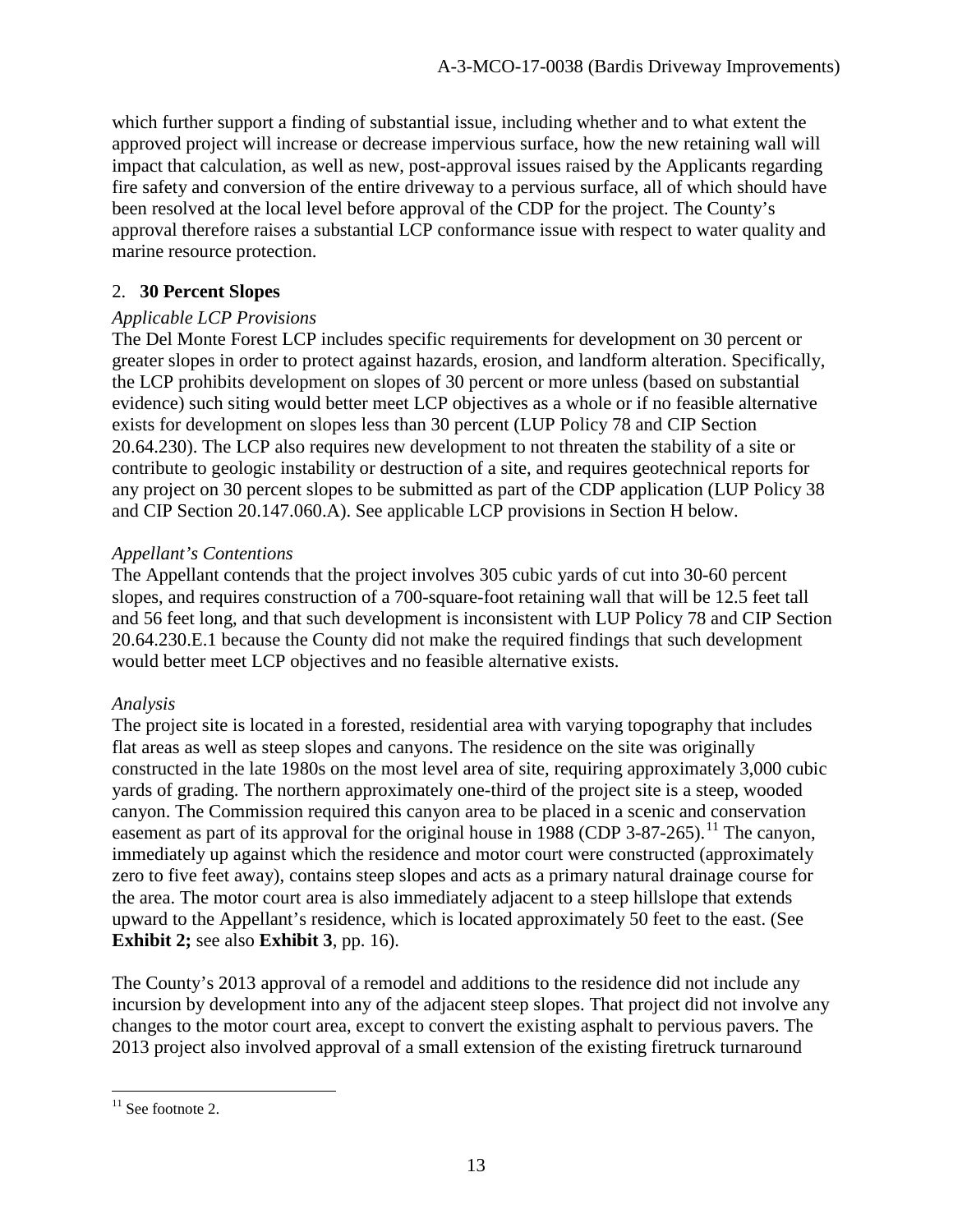located approximately halfway up the driveway to address the District's emergency access needs.[12](#page-13-0) In addition, the 2013 County CDP included four conditions (including related to driveway length and turning radiuses, property address visibility at the street, defensible space, and roof construction). These conditions were required by the District, and the Applicants were able to meet all of these conditions. (See **Exhibit 6** for the 2013-County approved plans.) In other words, the 2013 approval provided sufficient specifications to meet traffic and fire safety requirements for the work undertaken on the driveway.

Sometime in 2016, the Applicant undertook revisions to the 2013-approved project to convert a portion of the existing motor court into a new courtyard area located between the house and the steep canyon area to the north, which resulted in a reduction in size of the motor court.<sup>[13](#page-13-1)</sup> Specifically, the Applicant converted the western half of the motor court area to a landscaped courtyard, effectively reducing the motor court to half its original size (see **Exhibit 2**). The Applicant then applied to the County for the CDP that is the subject of this appeal to expand the motor court to the north and east to regain some or all of the motor court area lost by the courtyard conversion. In other words, the original 2013 approval met all of the technical traffic and fire safety specifications without the need for slope cuts. Thus, the driving force behind the current approved project on appeal is to provide additional parking area to make up for parking that was properly permitted but that was subsequently lost due to conversion of the western half of the motor court area to a landscaped courtyard.

In its approval, the County states that the enlarged parking area and turnaround is intended to accommodate ADA and emergency vehicle access to the existing residence. The County found that the cut into the adjacent slope was consistent with the LCP's 30 percent slope requirements because, due to site topography and existing development (i.e. the residence), and that no feasible option existed to cutting into the adjacent slope. The County also found that the project minimized development on 30 percent slopes in that it provides the minimum required area to ensure adequate vehicle turnaround space, and that the project would better achieve LCP objectives than other development alternatives. However, there is no substantial evidence to support these findings. In addition, in response to the Appellant's concerns about the incursion into the hillslope and subsequent potential instability that could affect the Appellant's property and residence, the County included a condition to allow for a 13.5-foot-tall and 56-foot-long retaining wall at the edge of the expanded motor court (at the base of the hillslope) if determined necessary by the County Building Official during or after construction of the driveway/motor court improvements.

In order to approve development on slopes of 30 percent or more, CIP Section 20.64.230.E requires a finding, based on substantial evidence, that 1) there is no feasible alternative, or 2) the proposed development on slopes better achieves the goals, policies, and objectives of the LCP. The County found that there was no feasible alternative, but it appears that the "no project" alternative is feasible since ample, safe, and District-approved provisions for emergency access

<span id="page-13-0"></span> $12$  As discussed above, this extension to the turnaround area has not been constructed.

<span id="page-13-1"></span> $13$  While the proper permitting requirements of this change are debatable, the County ultimately made a determination that no CDP or CDP amendment was required to convert a portion of the motor court area to a courtyard.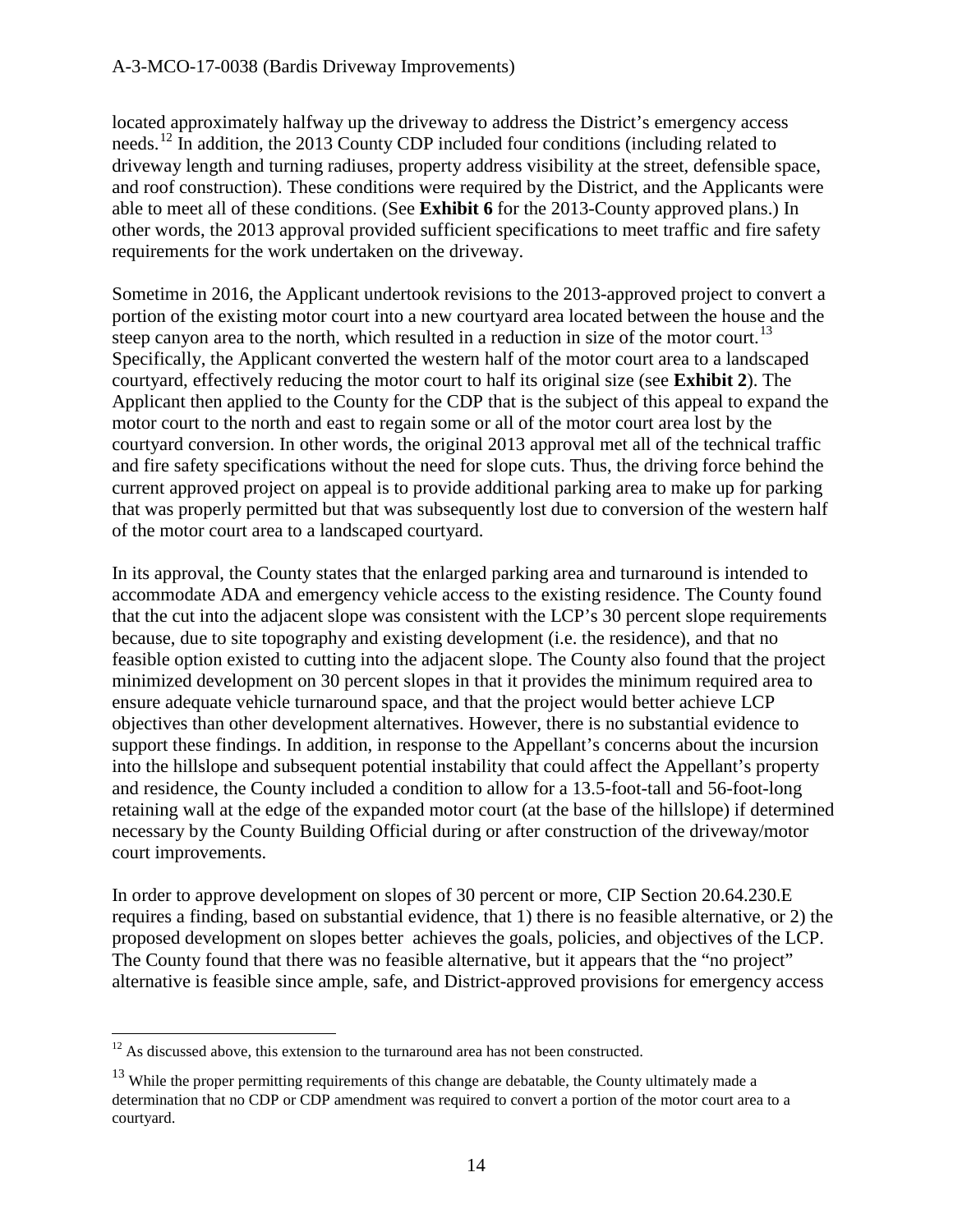already exist on the site.<sup>14</sup> The motor court area is not required by the District or any section of the LCP to provide a firetruck turnaround area when such areas already exist on other parts of the property. It also is not clear that the approved project would better achieve the goals, policies, and objectives as the LCP as a whole given that it would necessitate 300 cubic yards of cut into a steep slope, potentially undermining the hillslope and creating a potentially hazardous situation for the Applicants' as well as the Appellant's properties (as acknowledged by the County with its inclusion of the retaining wall condition), in addition to the fact that the approved project would not better achieve the goals, policies, and objectives of the LCP with respect to protection of biological productivity of Carmel Bay or limitations on landform alteration as previously discussed. Accordingly, no substantial evidence has been provided that the project is necessary for any reason other than the Applicants desire a larger motor court, which could also be accomplished by converting the courtyard back to motor court use.<sup>[15](#page-14-1)</sup>

In addition, the County's approval of a condition (see page 15 of **Exhibit 3**) to require a retaining wall if determined to be necessary during construction is problematic in that it appears no detailed review of the stability of the slope was undertaken prior to the CDP approval, inconsistent with the LCP requirements. The County did not make any findings specific to the need for a retaining wall but the condition states that the CDP allows for construction of a retaining wall to support the cut slope if deemed necessary by the Building Official and, to determine the need, the Applicant is required to submit a geotechnical report prior to issuance of the grading permits. And although the project description includes this retaining wall, the condition states that if determined necessary, the Applicants shall apply for and obtain permits to construct it. LUP Policy 38 and CIP Section 20.147.060.A require geotechnical reports for all development on 30 percent slopes *prior to deeming a CDP application complete*. In other words, the geotechnical review must take place during the CDP process, not the grading permit process, to ensure stability and structural integrity of the development is understood prior to granting project approval. This review in its entirety is required to occur at the CDP stage, as mandated by the LCP and is critical when deciding if and where to allow new development that is impacting steep slopes. Accordingly, the County's condition to allow the requisite geotechnical review at the grading permit phase also raises a substantial issue with respect to compliance with the LCP's hazards requirements.

For these reasons, the project is inconsistent with LUP Policies 38 and 78 and CIP Sections 20.64.230 and 20.147.060.A, and thus the County's approval raises a substantial LCP

<span id="page-14-0"></span> $14$  See footnote 9.

<span id="page-14-1"></span><sup>&</sup>lt;sup>15</sup> In discussions with the Applicants' representative since the appeal was filed, Commission staff has ascertained that the approved project is not necessary to provide bona fide ADA access at the residence. Instead, the Applicants desire to have ample emergency access turnaround area at the motor court in the event of a medical emergency because the motor court is level with the front door and the main living level of the house. However, such an arrangement is not necessary from an emergency access standpoint. The driveway, garage area, and approved lower extended turnaround area (as identified in **Exhibit 6**) were evaluated by the District as part of the County's 2013 CDP approval of the remodel and additions to the residence and satisfied the District's requirements for emergency access to the site. Even with the 2016 conversion of part of the motor court to a courtyard, the remainder of the driveway leading up to the motor court (including the garage area and approved (although unbuilt) extended turnaround area) would still provide adequate and District-approved emergency access. Furthermore, neither the LCP nor any other part of the County code requires formal ADA access at single-family residences.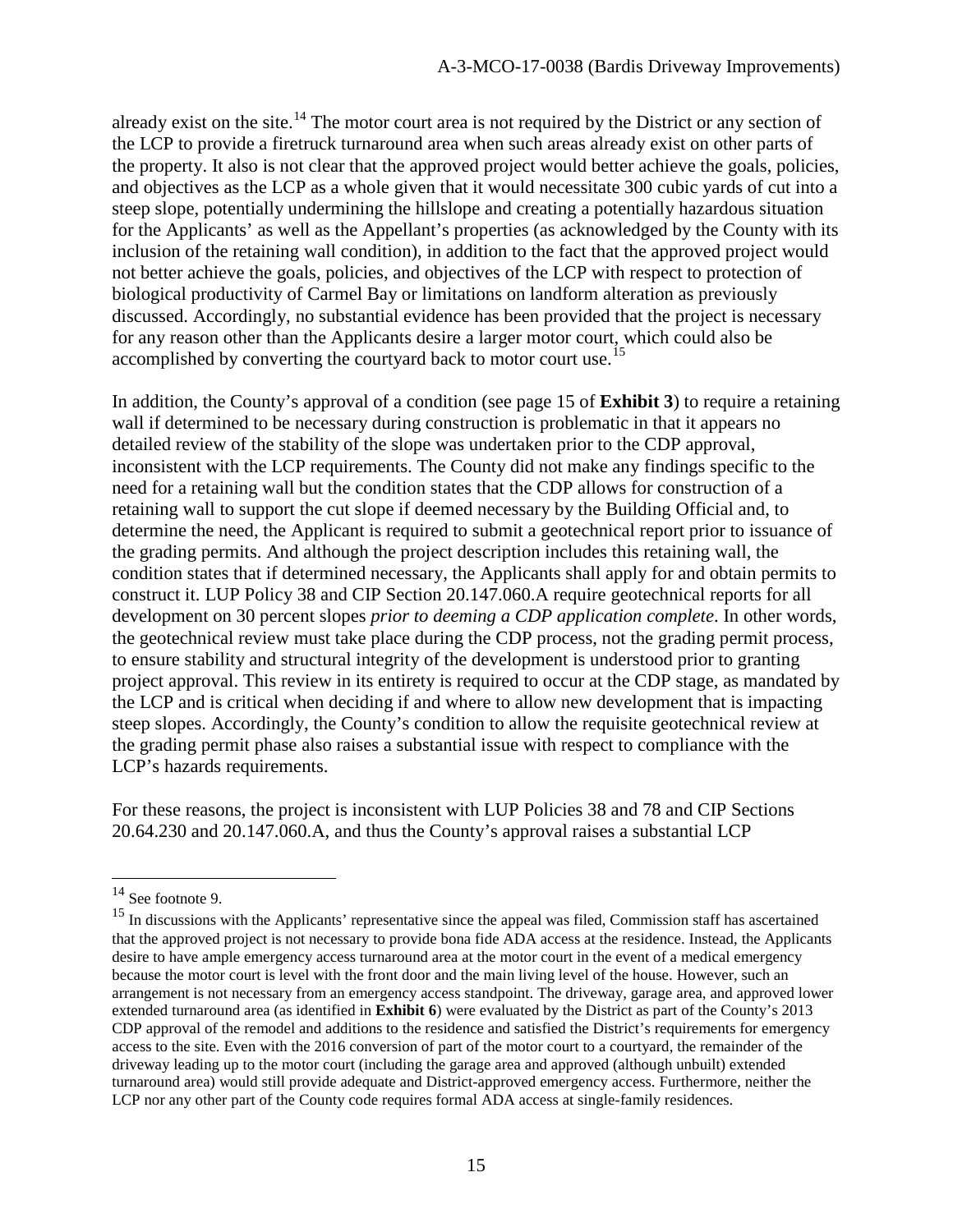conformance issue with respect to development on slopes of 30 percent or more as well as the required geotechnical evaluation for site stability.

## 3. **Active Code Violation**

The Appellant contends that Monterey County approved the project during pendency of a code violation in conflict with CIP Section 20.90.120. This CIP Section states that no permits may be approved on a property that has an outstanding violation of the LCP unless such permit is the remedy for the violation. As previously discussed, the County determined that a CDP was not required for conversion of a portion of the motor court to a courtyard. The Appellant filed a formal complaint, alleging that a permit was require for this change, but the County, in its approval of the project, states that the allegations have no merit. As such, no active County code violation case exists. The Appellant has also disagreed with the County's determination of a Design Approval instead of a CDP for replacement of an existing fence associated with the courtyard area, and asserts that this too is a code violation. But again, no active County code violation case exists. It appears that there have been differences of interpretation between the Appellant and the County regarding permitting requirements at the site, <sup>[16](#page-15-0)</sup> and the County has not found the Appellant's contentions in this respect to be code violations. As such, while issues do exist with respect to the expansion of the motor court and continued exceedance of the LCP's watershed protection requirements, all as previously discussed, the contention related to existing violations does not raise a substantial issue with respect to consistency with CIP Section 20.90.120.

# 4. **CEQA**

The Appellant contends that the County improperly characterized the project as a "minor alternation of land" under CEQA and consequently performed no environmental review. The grounds for appeal under Coastal Act Section 30603(b)(1) are limited to allegations that the development does not conform to the certified LCP or to the public access policies of the Coastal Act. This contention is therefore not relevant to the substantial issue determination.

# 5. **The Five "Substantial Issue" Factors**

As explained above, the Commission is guided in its decision of whether the issues raised in a given case are "substantial" by the following five factors: the degree of factual and legal support for the local government's decision; the extent and scope of the development as approved or denied by the County; the significance of the coastal resources affected by the decision; the precedential value of the County's decision for future interpretations of its LCP; and, whether the appeal raises only local issues as opposed to those of regional or statewide significance.

In this case, these five factors, considered together, support a conclusion that this project does raise a substantial issue of LCP conformance. Regarding the first factor, the County relied on a previously issued variance in order to find the project consistent with the LCP's requirements regarding development within the Pescadero Watershed; however no such variance was warranted. The project as approved clearly results in exceedance of the LCP's 9,000 square foot maximum impervious surface. The CDP approval also allows for development on 30 percent slopes without the LCP-required geotechnical report and without factual support (i.e. without

<span id="page-15-0"></span> $\overline{a}$  $16$  See footnote 13.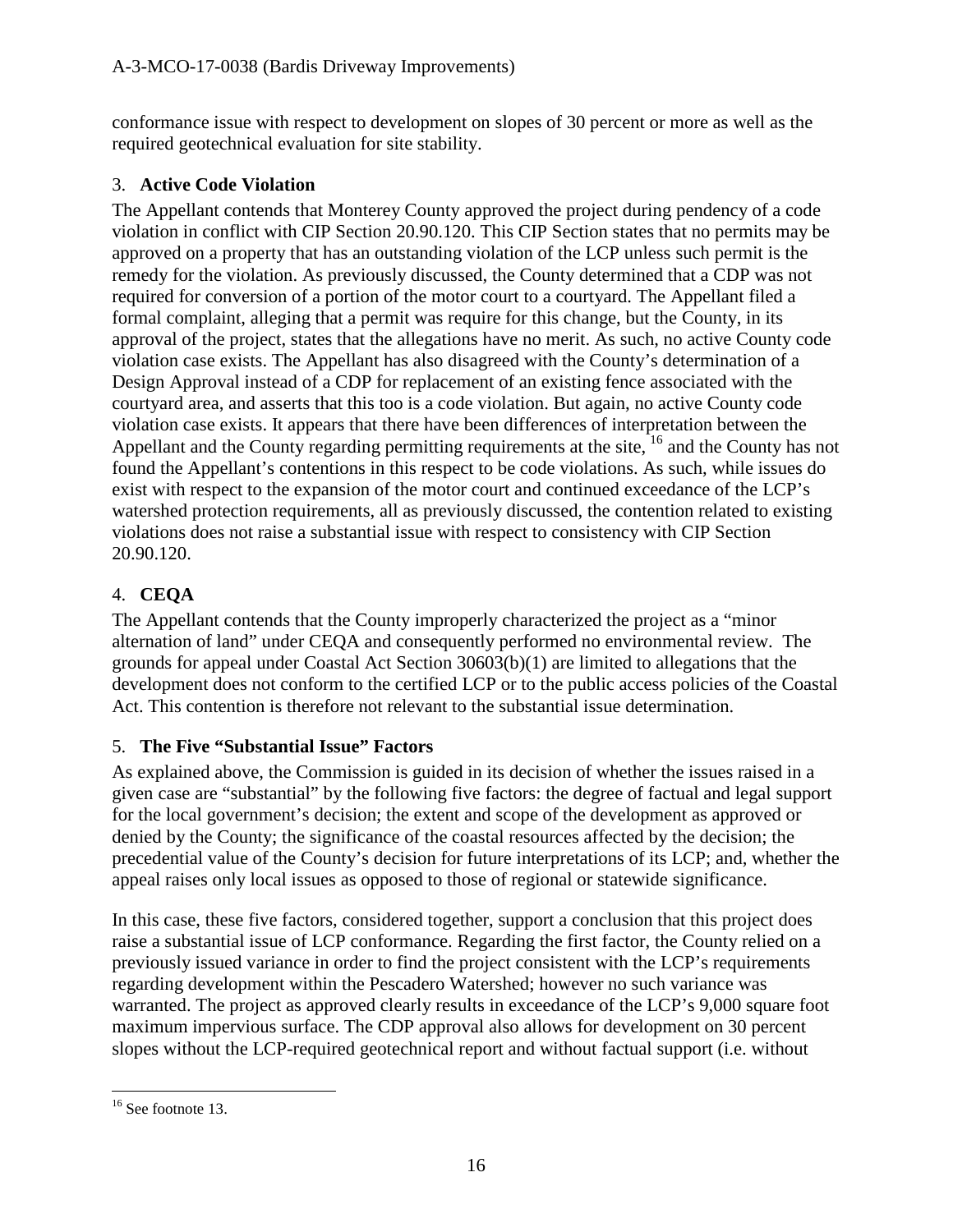"substantial evidence") for the project's necessity. In fact the record is clear that not undertaking the project )the "no project" alternative) is a feasible option that was previously approved by the County and the applicable fire agency (via the 2013 approval). And not constructing the project would better meet the overall goals, policies, and objectives of the LCP. In short, the County's findings are not supported by or consistent with LCP provisions that seek to protect the Carmel Bay and Del Monte Forest from water quality degradation and unnecessary slope cuts.

Regarding the second factor, it is also important to note that the cumulative effects on the Pescadero Watershed from continued non-compliance with the coverage limit (from this and other properties) are significant. This also relates to the third and fourth factors in that the cumulative impacts on the Carmel Bay ASBS, over time, could degrade this significant marine resource. Most importantly for making the substantial issue determination for this case, because the project approval hinges on a variance to an LCP provision that a large number of properties are subject to, a finding of no substantial issue would create an adverse precedent encouraging continued inconsistency with the requirement to limit impervious development in this watershed. In this case, the County-approved variance in 2013 allowed for the continued nonconforming situation. Typically, variance approvals are allowed by LCPs only to address unique properties and development situations (and may also be used to address constitutional takings concerns), but they are not a tool to be used to provide unwarranted approvals of LCP-inconsistent projects that grant special privileges (i.e. exceedance of impervious surface coverage) inconsistent with the limitations upon other properties in the vicinity and zone in which such property is situated (as has been the case for existing developed lots in the Pescadero Watershed). However, over time, the County has used the variance process to allow a number of residences in the Pescadero Watershed to redevelop without conforming to the impervious surface coverage requirement. Continued and ongoing nonconformity with this coverage limit has significant resource implications, particularly when applied to numerous properties. As such, the Commission finds that the County's use of variances to allow for continued project approval without conformity with this particular LCP requirement is improper and has the potential, over time, to degrade the resource it is intended to protect (in this case, Carmel Bay).

Finally, the appeal raises a substantial issue because the impacted resource in this case (Carmel Bay) is not only regionally significant to the Central Coast, but also rises to the level of statewide significance on account of its protected status as an ASBS. In short, the County-approved project does not adequately address LCP coastal resource protection requirements, and the five factors on the whole support a finding of substantial issue.

#### **G. SUBSTANTIAL ISSUE DETERMINATION CONCLUSION**

When considering a project that has been appealed to it, the Commission must first determine whether the project raises a substantial issue of LCP conformity, which will determine whether the Commission should assert jurisdiction over a de novo CDP for such development. At this stage, the Commission has the discretion to find that the project does or does not raise a substantial issue of LCP conformance, including when evaluated in light of the five factors discussed above.

For the reasons stated above, the Commission finds that Appeal Number A-3-MCO-17-0038 presents a substantial issue with respect to the grounds on which the appeal has been filed under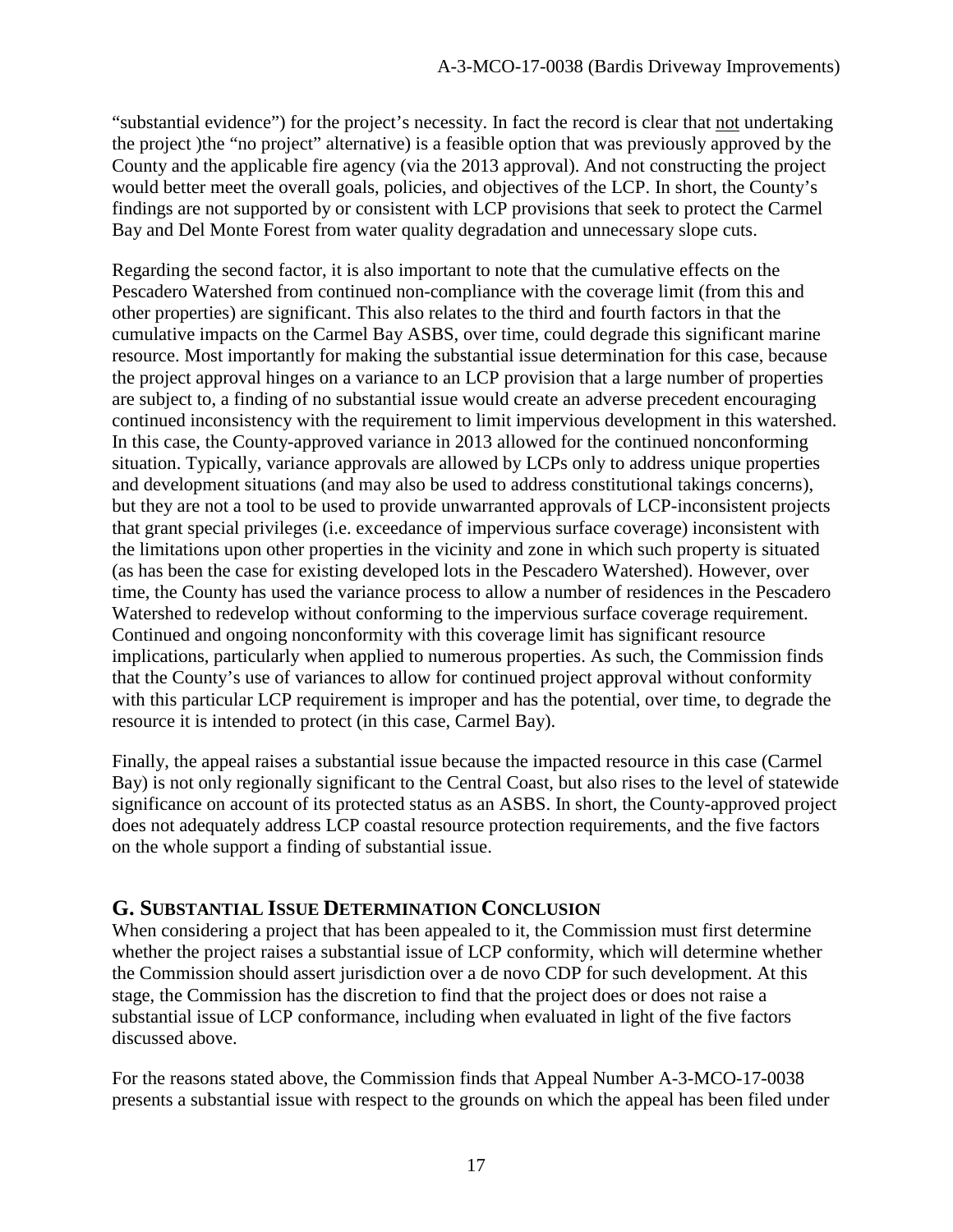Section 30603 of the Coastal Act, and therefore the Commission finds that a substantial issue exists with respect to the County-approved project's conformance with the certified Monterey County LCP, and takes de novo jurisdiction over the CDP application for the proposed project.

#### **H. COASTAL DEVELOPMENT PERMIT DETERMINATION**

The standard of review for this CDP determination is the Monterey County certified LCP, specifically the Del Monte Forest Area certified LUP and applicable CIP sections. All Substantial Issue Determination findings above are incorporated herein by reference.

#### 1. **Pescadero Watershed**

#### *Applicable LCP Provisions*

As described in the Substantial Issue portion of this report, the Del Monte Forest Area segment of the Monterey County LCP includes an extensive policy framework meant to protect the area's rich coastal resources, including through policies that protect freshwater and marine resources (including Carmel Bay, an Area of Special Biological Significance (ASBS) as designated by the State Water Resources Control Board (SWRCB)). The LCP also allows for variances to requirements under certain circumstances. Specific relevant LUP and associated CIP sections include (where text in **bold** format means emphasis added):

*Freshwater and Marine Resources – Key Policy: The water quality and biological value of the Del Monte Forest's coastal streams, wetlands, open coastal waters, and the Carmel Bay shall be protected and maintained, including through application of adequate buffers and setbacks, maintaining hydrologic inputs, protecting riparian and wetland vegetation, carefully controlling grading to minimize erosion and sedimentation, and effective collection, filtration, and treatment of runoff.* 

*LUP Policy 1: New development shall be sited and designed to minimize runoff, site disturbance, erosion, and sedimentation. All new development shall be designed to conform to site topography as much as possible. New residential driveways and other vehicular surfaces shall be kept to the minimum length and width to provide simple, direct access, and surfaces shall be designed to minimize runoff (including through use permeable materials, filtration strips, and use of engineered collection/treatment units). Other impervious vehicular surfaces shall be limited to the minimum required to meet daily (not occasional) parking needs. This policy shall not be read to preclude safe bicycle lanes or adequate parking for commercial visitor-serving development and access points.* 

*CIP Section 20.147.030 Freshwater and Marine Resources - Intent: It is the intent of this section to ensure that the water quality and biological value of the Del Monte Forest's coastal streams, wetlands, open coastal waters, and the Carmel Bay are protected and maintained, including through application of adequate buffers and setbacks, maintaining hydrologic inputs, protecting riparian and wetland vegetation, carefully controlling grading to minimize erosion and sedimentation, and effective collection, filtration, and treatment of runoff.* 

#### *A. Development Standards*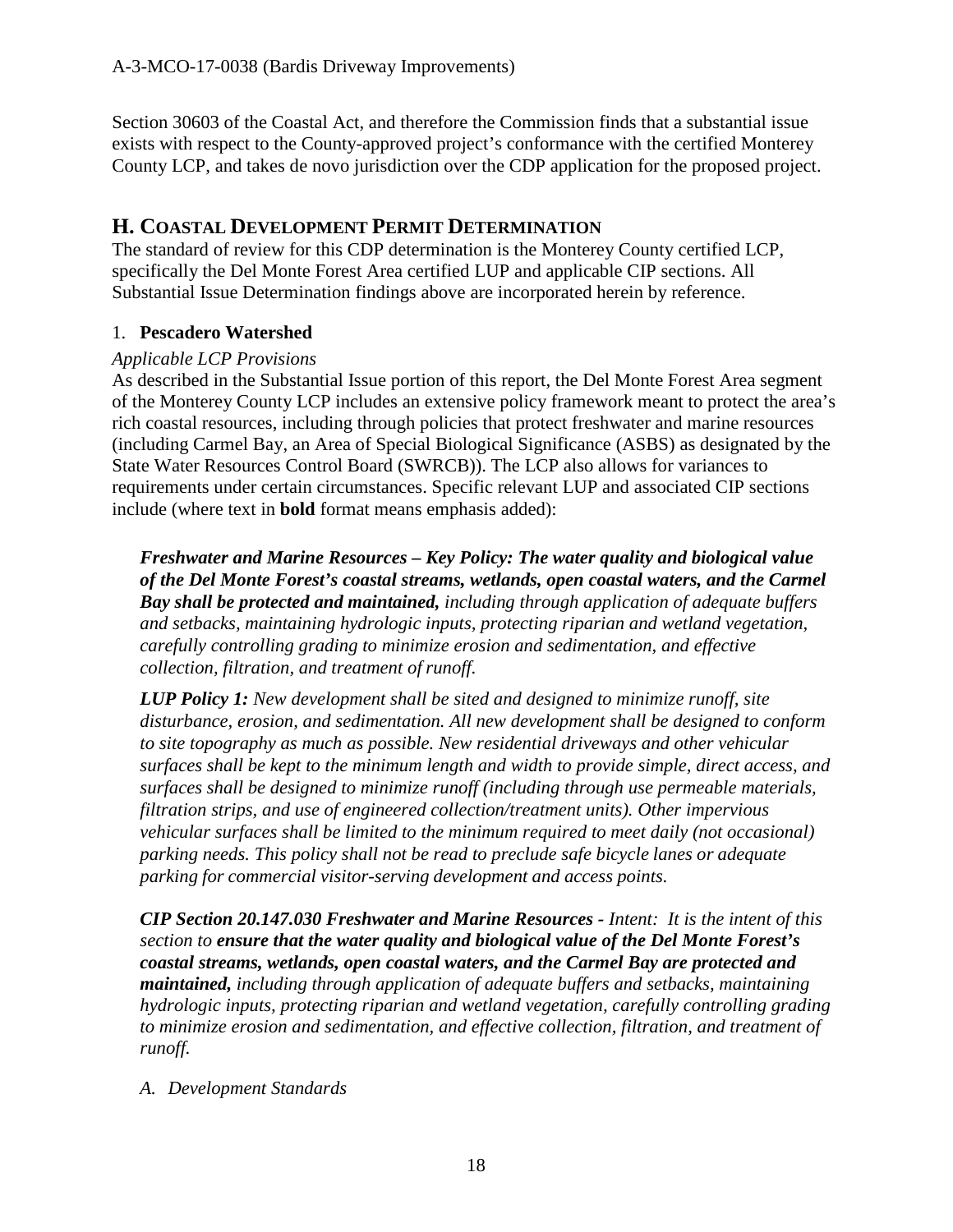*1. New development in the Pescadero watershed and the smaller unnamed watersheds of the Pebble Beach planning area which drain into the Carmel Bay Area of Special Biological Significance (ASBS) and in the watersheds of Seal Rock Creek and Sawmill Gulch (see LUP Figure 2b for affected watersheds), shall be subject to the following development restrictions and criteria:* 

*(a) New development shall be sited and designed to minimize runoff, site disturbance, erosion, and sedimentation. All new development shall be designed to conform to site topography as much as possible. New residential driveways and other vehicular surfaces shall be kept to the minimum length and width necessary to provide simple, direct access, and surfaces shall be designed to minimize runoff (including through use of permeable materials, filtration strips, and use of engineered collection/treatment units). Other impervious vehicular surfaces shall be limited to the minimum required to meet daily (not occasional) parking needs. This standard shall not be read to preclude safe bicycle lanes or adequate parking for commercial visitor-serving development and access points.* 

*(b) Impervious surface (structural and site improvements) coverage for residential development shall be limited to a maximum of 9,000 square feet.* 

*CIP Section 20.78.040 Variances. An application for Variance shall be made in writing on a form prescribed by the Director of Planning and Building Inspection and be accompanied by statements, plans, and other evidence supporting the Variance request. Variances from the terms of this Title shall only be granted based upon the following findings:* 

*A. That because of special circumstances applicable to subject property, including size, shape, topography, location or surroundings, the strict application of this Title is found to deprive subject property of privileges enjoyed by other properties in the vicinity and under identical zone classification; and* 

*B. That the variance not constitute a grant of special privileges inconsistent with the limitations upon other properties in the vicinity and zone in which such property is situated.* 

*C. A Variance shall not be granted for a use or activity which is not otherwise expressly authorized by the zone regulation governing the parcel of property.*

#### *Analysis*

 $\overline{a}$ 

The LCP requires that impervious surface coverage (i.e. structural and site improvements) for residential development shall be limited to a maximum of 9,000 square feet. In this case, as discussed above, the proposed project would result in at minimum 11,493 square feet of impervious surface.<sup>[17](#page-18-0)</sup> The proposed project is therefore inconsistent with the LCP's requirement to limit total impervious coverage on a site in the Pescadero Watershed to 9,000 square feet. While the Applicants have expressed a willingness to convert the entire driveway to pervious materials, bringing the total impervious coverage on the site down to approximately 6,500 square feet according to the Applicants, it is not clear whether the District would support this change in terms of fire access. Nor have the Applicants provided an accurate analysis of the proposed changes from impervious to pervious surfaces, or plans for the proposed project change. Accordingly, denial of the project would enable the Applicants to pursue necessary and

<span id="page-18-0"></span> $17$  As discussed above, this is a conservative estimate of the resulting impervious surface coverage as it is unclear how this would be achieved, given that the original 2013 approval already required this area to be converted to pervious pavers and the County did not provide a breakdown of how the further reduction would be accomplished.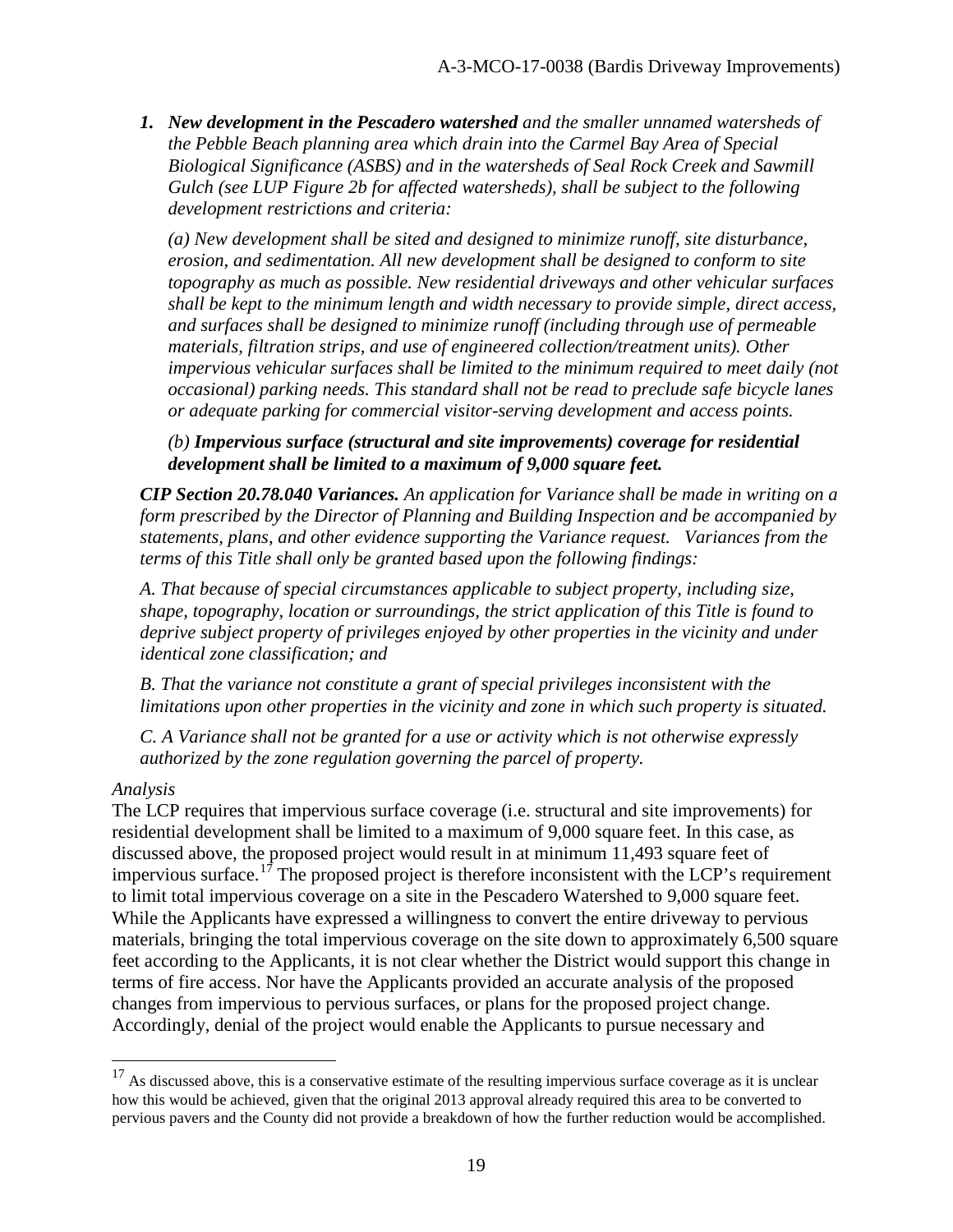appropriate project changes through the local planning process, including with respect to local agency review.

In addition, as discussed above, LUP Policy 1 and CIP Section 20.147.030.A.1.a require new residential driveways and other vehicular surfaces in the Pescadero Watershed to be kept to the minimum length and width necessary to provide "simple, direct access." The existing driveway design, as approved in 2013, already provides ample parking and turnaround areas (including a lower garage parking area and an expanded fire truck turnaround approximately halfway up the driveway, as well as the existing motor court area (prior to a portion of it being converted to a courtyard) that is the subject of the proposed project). The proposed changes, including expansion of the motor court area, are therefore also inconsistent with these LCP provisions and thus the proposed project must be denied.

#### 2. **30 Percent Slopes**

As described in the Substantial Issue portion of this report, the Del Monte Forest Area segment of the Monterey County LCP includes an extensive policy framework meant to ensure that new development does not create unnecessary landform alterations or contribute to geologic hazards, including through policies that prohibit development on slopes greater than 30% except under very limited circumstances. Specific relevant LUP and associated CIP sections include (where text in bold format means emphasis added):

*LUP Policy 38. New development shall be sited and designed to minimize risk from geologic, flood, or fire hazards; to assure stability and structural integrity; and to not threaten the stability of a site, contribute significantly to erosion, geologic instability, or destruction of the site or surrounding areas. Areas that are subject to the highest category of fire hazard in the California Department of Forestry and Fire Protection Fire Hazard Rating System shall be considered unsuitable for development, unless it can be clearly demonstrated that design measures can adequately mitigate the fire hazard. Mitigation of hazards shall be demonstrated by detailed technical reports specific to the hazard type in question (e.g., soils, geologic, geotechnical, erosion control, fire hazard, etc.) that are prepared by persons who are appropriately qualified in the hazard field in question (e.g., civil engineers and engineering geologists familiar with coastal processes, geotechnical engineers, etc.) and that are submitted as part of any permit application. All technical reports shall be prepared consistent with County criteria for such reports (e.g., criteria for detail on seismic hazards are contained in the General Plan Safety Element; criteria for detail on fire hazards are based on the fire hazard rating system of the California Department of Forestry and Fire Protection; criteria for detail on shoreline hazards are based on Coastal Commission guidelines). All technical reports and analyses shall accompany development applications and/or be part of any required environmental documentation (e.g., that associated with CEQA).*

*LUP Policy 78 Development on slopes of 30% or more is prohibited unless such siting better addresses LUP objectives as a whole when compared to other possible siting alternatives on slopes of less than 30% associated with projects and/or sites.*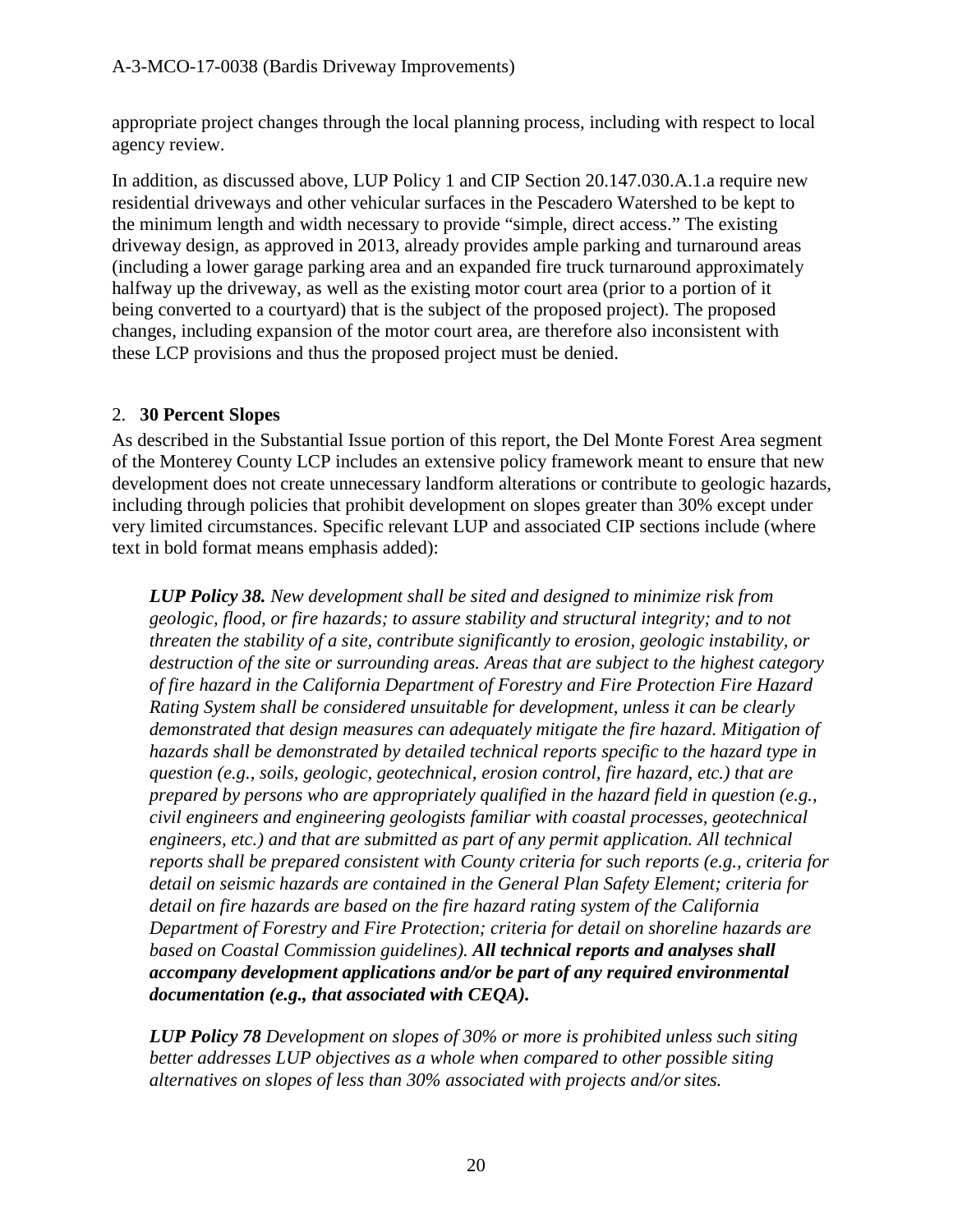*CIP Section 20.64.230.E Action of the Appropriate Authority 1. In order to approve development on slopes of 30% or more, the Appropriate Authority must find, in addition to other necessary findings, based on substantial evidence, that: a) there is no feasible alternative which would allow development to occur on slopes of less than 30%; or b) that the proposed development better achieves the goals, policies and objectives of the Monterey County Local Coastal Program than other development alternatives.* 

*CIP Section 20.147.060.A Report Requirements. Mitigation of hazards shall be demonstrated by detailed technical reports specific to the hazard type in question (e.g., soils, geologic, geotechnical, erosion control, fire hazard, etc.) that are prepared by persons who are appropriately qualified in the hazard field in question (e.g., civil engineers and engineering geologists familiar with coastal processes, geotechnical engineers, etc.) and that are submitted as part of any permit application. All technical reports and analyses shall accompany development applications and/or be part of any required environmental documentation. As technical reports supporting development proposals are completed and received by the County, the information contained therein shall become part of the public record. Where appropriate, the results of such technical reports shall augment and may supersede, if appropriate, more general information found in other County sources. Development that includes preparation of any technical report shall require recording a notice that development on the parcel must be in accordance with said report, and consistent with the terms and conditions of this coastal development permit. Said notice shall be recorded prior to issuance of building or grading permits.* 

*1. Geologic Report Requirements…* 

*(b) Regardless of a parcel's seismic hazard zone, a geologic report shall be required for any development project located in the following areas: …* 

*(4) on slopes of greater than 30%; …* 

*(g) Geologic reports shall be required, submitted, and deemed adequate by the County prior to the application being considered complete. The manner (electronic versus hard copy, number of copies, etc.) said Plan is to be submitted shall be determined by the Planning Department.* 

#### *Analysis*

In order to approve development on slopes of 30 percent or more, CIP Section 20.64.230.E requires a finding, based on substantial evidence, that 1) there is no feasible alternative, or 2) the proposed development on slopes better achieves the goals, policies, and objectives of the LCP.

In this case, the proposed project would necessitate 300 cubic yards of cut into a steep slope, potentially undermining the hillslope and creating a potentially hazardous situation for the Applicants' as well as the Appellant's properties (as acknowledged by the County with its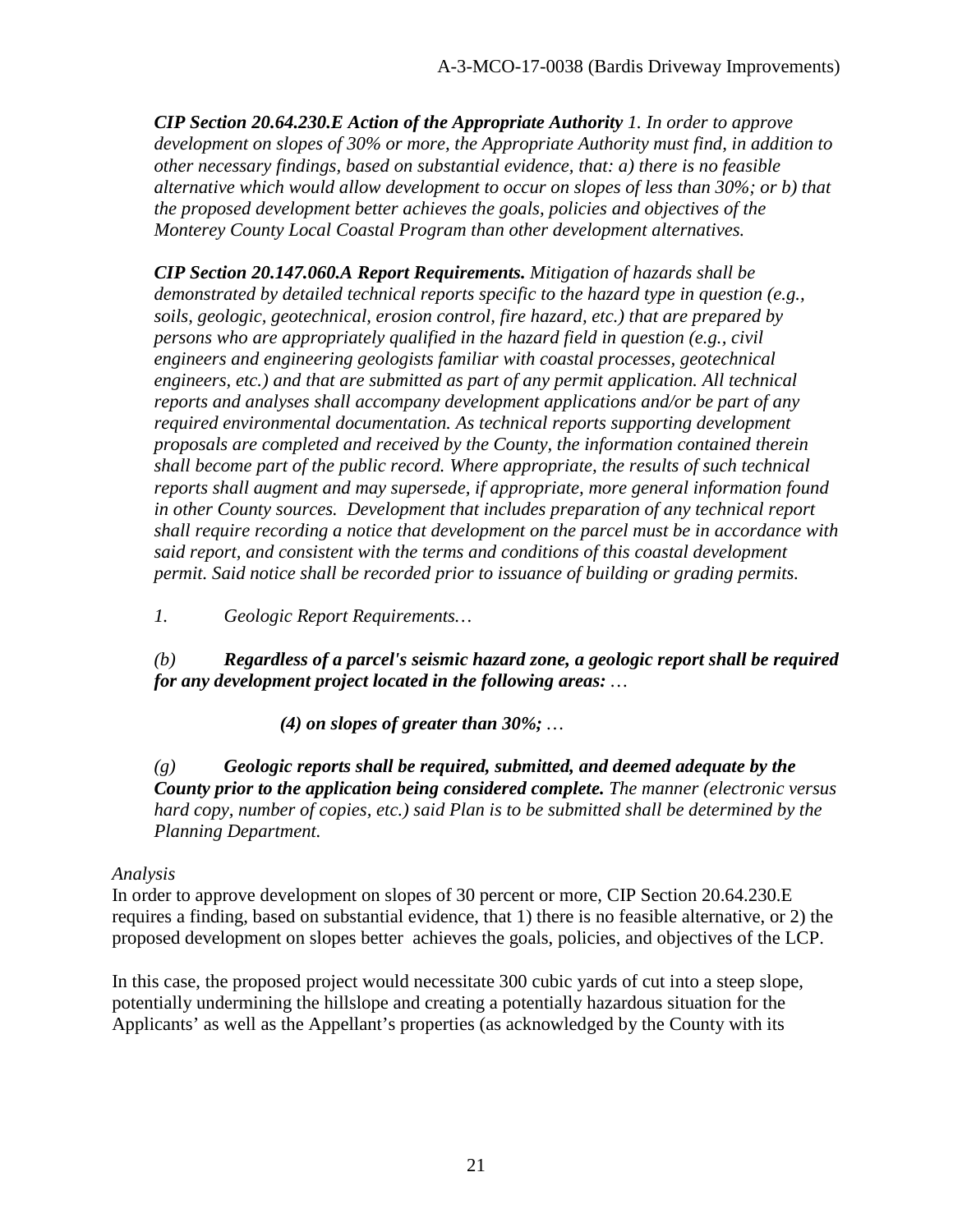inclusion of the retaining wall condition).<sup>[18](#page-21-0)</sup> Furthermore, the project would not better achieve the goals, policies and objectives of the LCP with respect to protection of biological productivity and limitations on land form alteration as discussed previously. It is also worth noting that the proposed motor court area is not required by the District or any section of the LCP to provide a firetruck turnaround area. Furthermore, such areas already exist on other parts of the property, including the fire truck turnaround approved under the 2013 CDP. Accordingly, the there is no substantial evidence to demonstrate that the project better meets LCP goals than existing conditions or that there are not feasible alternatives to the project. Rather, the primary driver for the proposed changes appears to be the Applicants' desire for a larger motor court, which could also be accomplished by simply converting the courtyard back to motor court use consistent with the County's 2013 CDP approval.

For these reasons, the project is inconsistent with LUP Policies 38 and 78, and CIP Section 20.64.230.E, and must therefore be denied.

# **I. CALIFORNIA ENVIRONMENTAL QUALITY ACT (CEQA)**

Public Resources Code (CEQA) Section 21080(b)(5) and Sections 15270(a) and 15042 (CEQA Guidelines) of Title 14 of the California Code of Regulations (14 CCR) state in applicable part:

**CEQA Guidelines (14 CCR) Section 15042.** Authority to Disapprove Projects. [Relevant Portion.] A public agency may disapprove a project if necessary in order to avoid one or more significant effects on the environment that would occur if the project were approved as proposed.

**Public Resources Code (CEQA) Section 21080(b)(5).** Division Application and Nonapplication. …(b) This division does not apply to any of the following activities: …(5) Projects which a public agency rejects or disapproves.

**CEQA Guidelines (14 CCR) Section 15270(a).** Projects Which are Disapproved. (a) CEQA does not apply to projects which a public agency rejects or disapproves.

14 CCR Section 13096(a) requires that a specific finding be made in conjunction with CDP applications about the consistency of the application with any applicable requirements of CEQA. This report has discussed the relevant coastal resource issues with the proposed project. All above findings are incorporated herein in their entirety by reference. As detailed in the findings above, the proposed project would have significant adverse effects on the environment as that term is understood in a CEQA context.

Pursuant to CEQA Guidelines (14 CCR) Section 15042 "a public agency may disapprove a project if necessary in order to avoid one or more significant effects on the environment that would occur if the project were approved as proposed." Section 21080(b)(5) of the CEQA, as implemented by Section 15270 of the CEQA Guidelines, provides that CEQA does not apply to projects which a public agency rejects or disapproves. The Commission finds that denial, for the reasons stated in these findings, is necessary to avoid the significant effects on coastal resources

<span id="page-21-0"></span> $18$  As discussed above, the proposed development into slopes exceeding 30% would ordinarily require a geotechnical evaluation at the application/project review stage. However, given that such development is not approvable as presently proposed, there is no need for the Applicants to provide such reports.